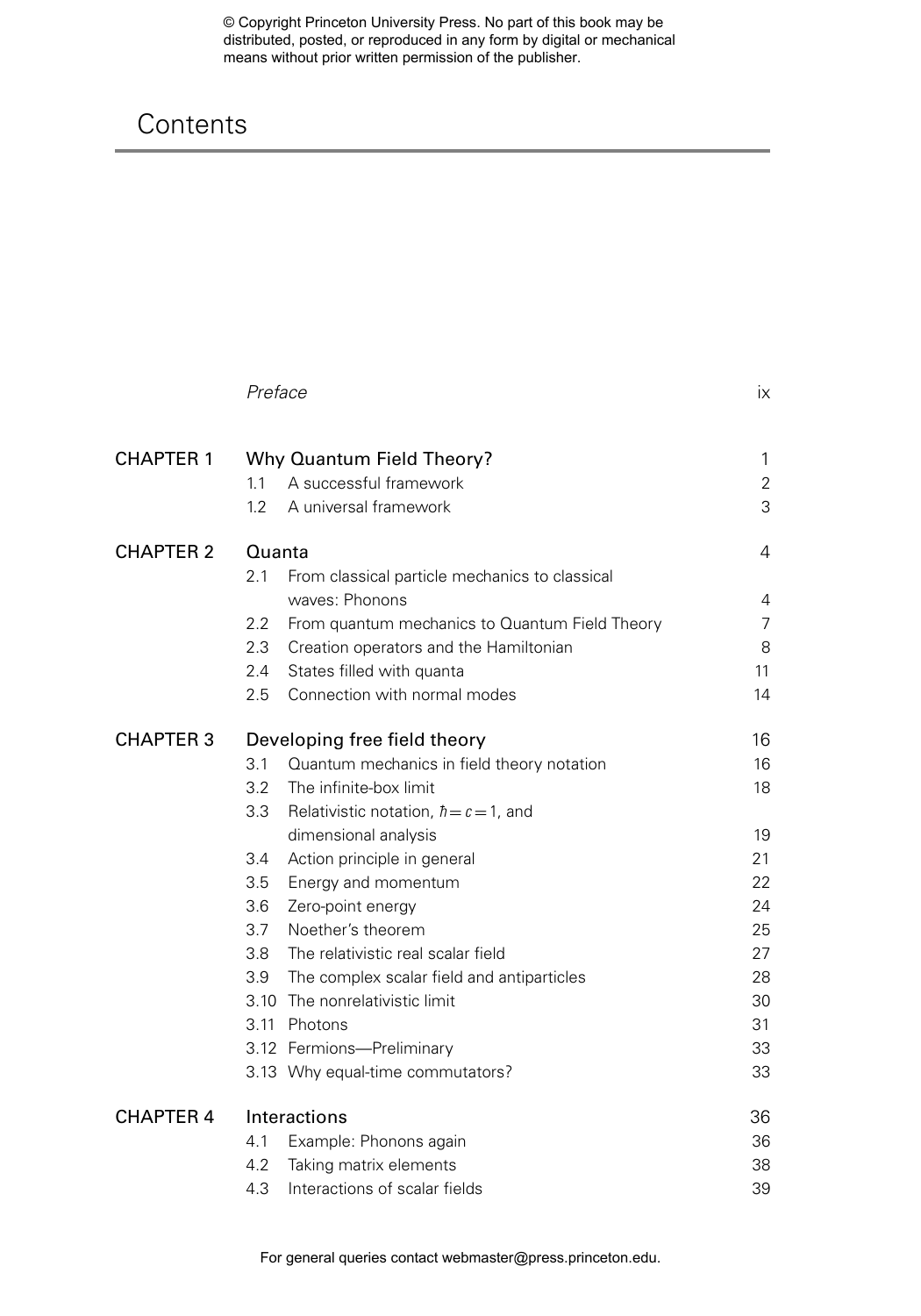### vi Contents

|                  | 4.4 | Dimensional analysis with fields                 | 40  |
|------------------|-----|--------------------------------------------------|-----|
|                  | 4.5 | Some transitions                                 | 42  |
|                  | 4.6 | The Feynman propagator                           | 44  |
| <b>CHAPTER 5</b> |     | Feynman rules                                    | 49  |
|                  | 5.1 | The time-development operator                    | 49  |
|                  | 5.2 | Tree diagrams                                    | 52  |
|                  | 5.3 | Wick's theorem                                   | 54  |
|                  | 5.4 | Loops                                            | 55  |
|                  | 5.5 | Getting rid of disconnected diagrams             | 59  |
|                  | 5.6 | The Feynman rules                                | 60  |
|                  | 5.7 | Quantum Electrodynamics                          | 64  |
|                  | 5.8 | Relation with old-fashioned perturbation theory  | 66  |
| <b>CHAPTER 6</b> |     | Calculating                                      | 71  |
|                  | 6.1 | Decay rates and cross sections                   | 71  |
|                  | 6.2 | Some examples                                    | 75  |
|                  |     | 6.2.1<br>Decay rate                              | 75  |
|                  |     | 6.2.2 Cross section                              | 76  |
|                  |     | 6.2.3 Coulomb scattering in scalar Quantum       |     |
|                  |     | Electrodynamics                                  | 76  |
|                  |     | 6.2.4 Coulomb potential                          | 77  |
|                  | 6.3 | Symmetry breaking                                | 78  |
|                  | 6.4 | Example: Higgs mechanism and the Meissner effect | 83  |
| <b>CHAPTER 7</b> |     | Introduction to renormalization                  | 86  |
|                  | 7.1 | Measurement                                      | 86  |
|                  | 7.2 | Importance of the uncertainty principle          | 90  |
|                  | 7.3 | Divergences                                      | 91  |
|                  | 7.4 | Techniques                                       | 94  |
|                  | 7.5 | The renormalization group                        | 96  |
|                  | 7.6 | Power counting and renormalization               | 97  |
|                  | 7.7 | Effective field theory in brief                  | 99  |
| <b>CHAPTER 8</b> |     | Path Integrals                                   | 104 |
|                  | 8.1 | Path integrals in quantum mechanics              | 104 |
|                  | 8.2 | Path integrals for Quantum Field Theory          | 107 |
|                  | 8.3 | The generating functional-Feynman rules again    | 111 |
|                  | 8.4 | Connection to statistical physics                | 116 |
| <b>CHAPTER 9</b> |     | A short guide to the rest of the story           | 119 |
|                  | 9.1 | Quantizing other fields                          | 119 |
|                  |     | 9.1.1<br>The Dirac field                         | 120 |
|                  |     | 9.1.2<br>Gauge bosons                            | 124 |
|                  | 9.2 | Advanced techniques                              | 127 |
|                  | 9.3 | Anomalies                                        | 128 |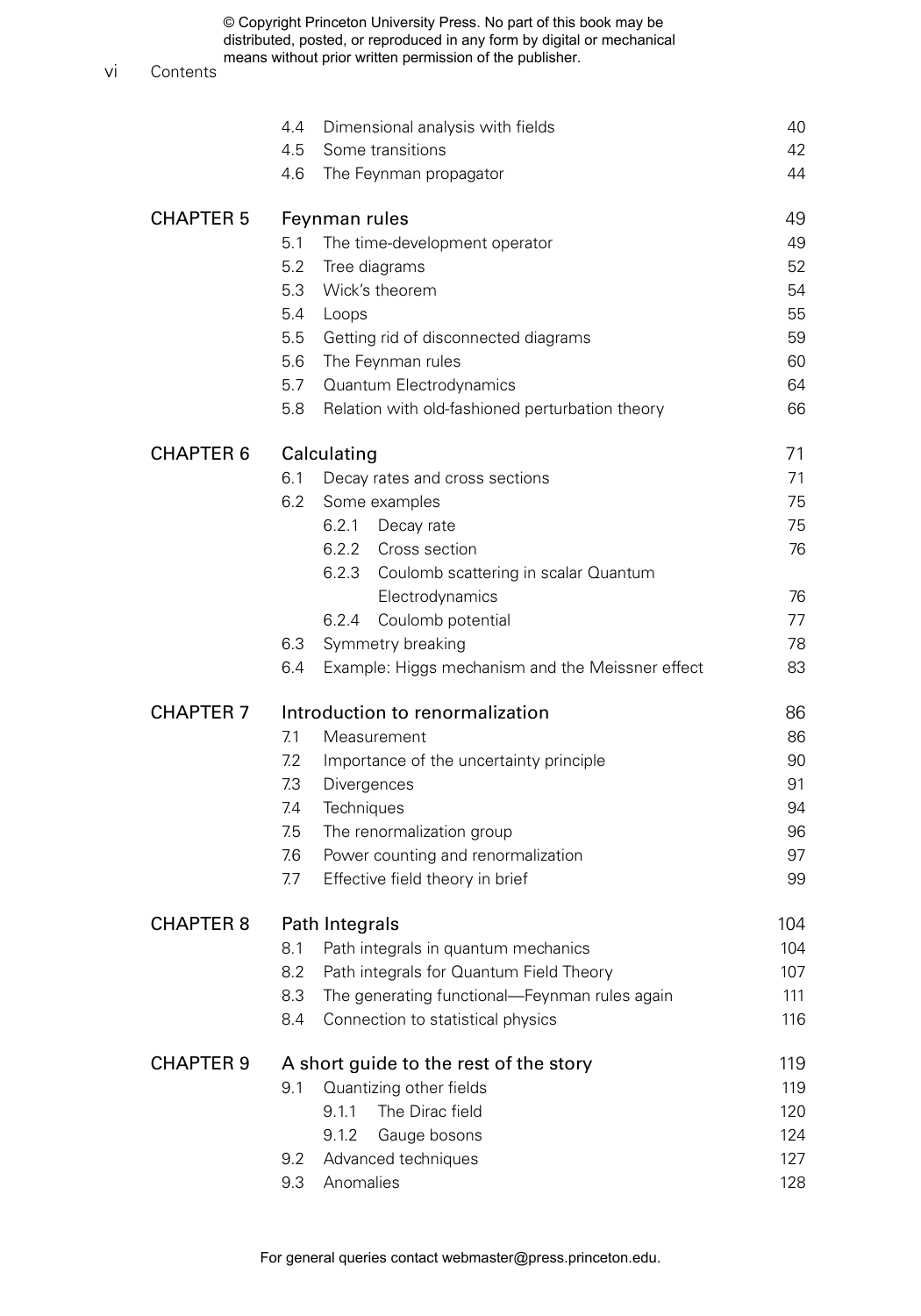| © Copyright Princeton University Press. No part of this book may be     |  |
|-------------------------------------------------------------------------|--|
| distributed, posted, or reproduced in any form by digital or mechanical |  |
| means without prior written permission of the publisher.                |  |

|          | Many body field theory<br>9.4      | 128 |
|----------|------------------------------------|-----|
|          | Nonperturbative physics<br>9.5     | 130 |
|          | Bogolyubov coefficients<br>9.6     | 132 |
| APPENDIX | Calculating loop integrals         | 135 |
|          | Basic techniques<br>A.1            | 135 |
|          | Locality<br>A.2                    | 139 |
|          | Unitarity<br>A.3                   | 140 |
|          | Passarino-Veltman reduction<br>A.4 | 141 |
|          |                                    |     |
|          | Bibliography                       | 143 |
|          | Index                              | 145 |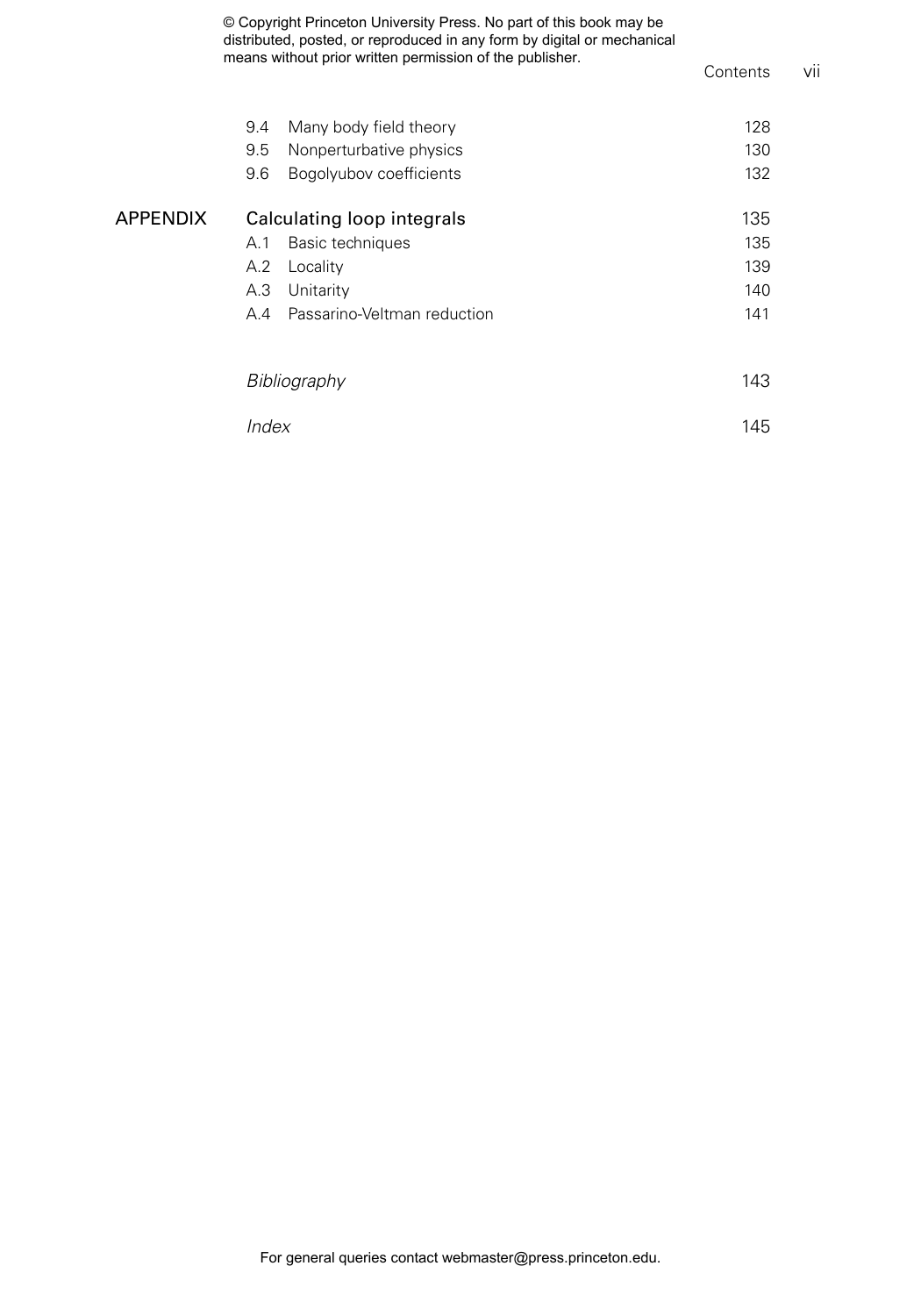### CHAPTER 1

# **Why Quantum Field Theory?**

Quantum theory began with quanta of the electromagnetic field, with Planck's blackbody spectrum and with Einstein's concept of a photon of energy  $E = \hbar \omega$  in the photoelectric effect. The latter process is driven by a photon in the initial state that is absorbed and does not appear in the final state. However, the standard curriculum of quantum mechanics initially bypasses this topic and instead emphasizes wavefunctions and quantum properties of massive particles at low energies, such as those typical of atomic physics. In these cases, the particle number is conserved. To provide a proper quantum treatment of the emission and absorption of the electromagnetic quanta, one needs Quantum Field Theory. We need to transition from thinking about wavefunctions to discussing fields. As we will see, this allows the numbers and identities of the particles to change in reactions, which has wide applicability. In fact, this is a unifying concept. Not only does the electromagnetic field behave like a particle in certain settings, but also the entities that we think of as *particles*, such as electrons, can behave like *waves* in diffraction experiments. Moreover, all types of particles can be created and destroyed, as in the reaction  $e^+e^- \rightarrow 2\gamma$ with  $e^-$  being the electron,  $e^+$  the positron, and  $\gamma$  being the photon. To describe such processes, we need Quantum Field Theory.

Another indication of the need for Quantum Field Theory arose in attempts to marry quantum mechanics and the Theory of Special Relativity. Schrödinger's first attempts to write a differential equation whose solutions would describe de Broglie's matter waves were based on applying the identification  $E \leftrightarrow i\hbar \partial_t$ ,  $\mathbf{p} \leftrightarrow -i\hbar \nabla$  to the relativistic energy-momentum relation  $E^2 = m^2 c^4 + p^2 c^2$  for a particle of mass *m* (an effort that would eventually lead to the Klein-Gordon equation). This construction, however, led to complications (negative probability densities as well as negative energy states), and Schrödinger went ahead with the more modest(!) goal of writing a nonrelativistic equation for the hydrogen atom. Nonrelativistic quantum mechanics was thus born as a plan B, because Schrödinger noticed that its relativistic counterpart was leading to mathematical and physical inconsistencies. Indeed, it took another couple of decades or so to realize that a consistent treatment of relativistic quantum mechanics requires a quantum theory of fields and to formalize this theory. Along the way, people had to deal with the subtleties that we will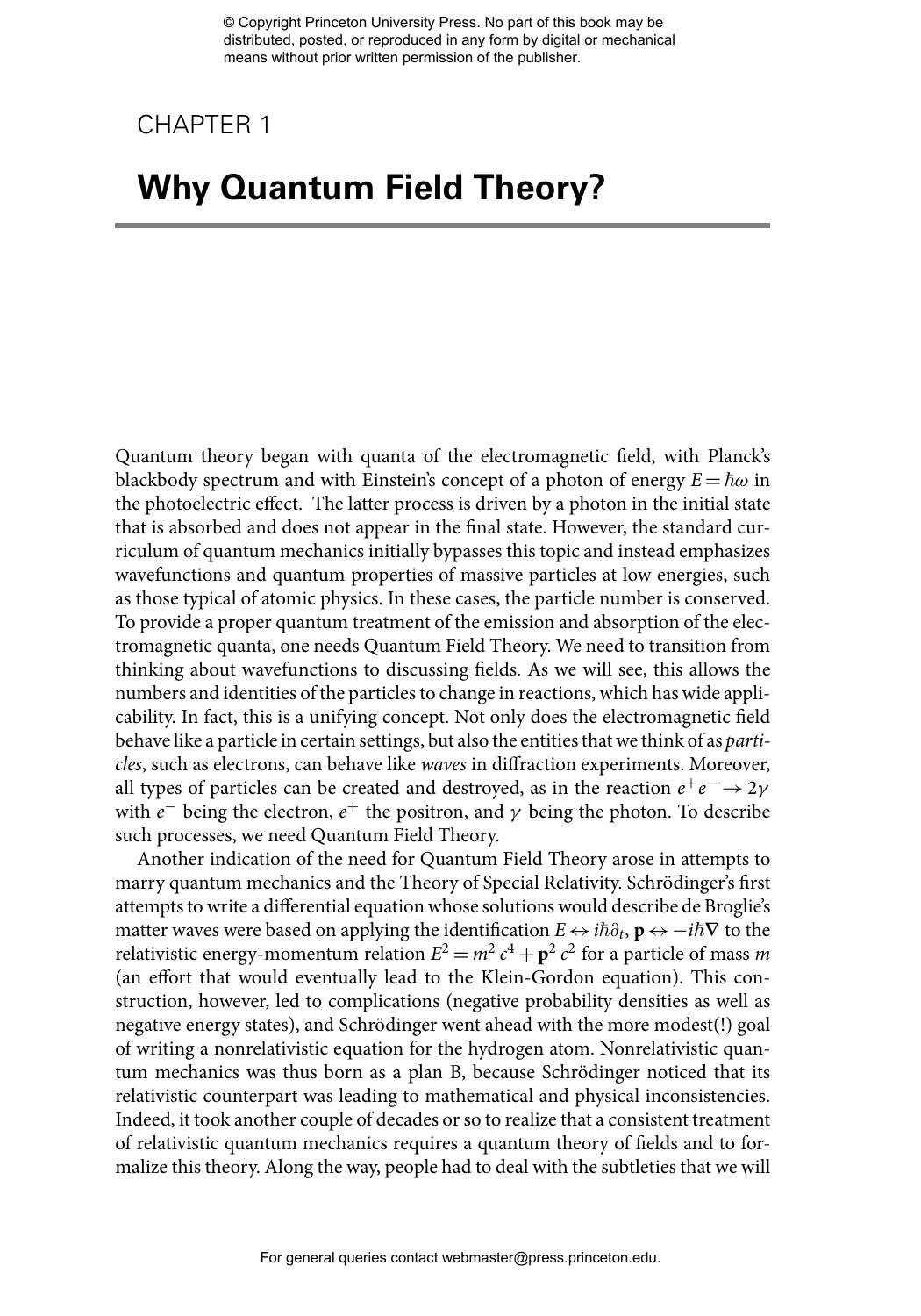discuss later in this book. These involved abandoning the concept of wavefunction in favor of a field *operator* acting on a Hilbert space of states.

### **1.1 A successful framework**

Quantum Field Theory has been successful in making predictions throughout all branches of quantum physics. While the framework of this theory was developed to describe electrons and photons, it finds applications in the theory of elementary particles, in macroscopic systems of condensed matter physics, and in the Early Universe. Today, it is impossible to list all the successful applications of the quantum theory of fields. Based on the highly arbitrary choices of the authors, these include:

- one of the most iconic predictions of Quantum Field Theory: the existence of antimatter, which emerged from the formulation of Dirac's equation. Dirac was motivated by the need of making sense of the relativistic relation  $E^2 = m^2 c^4 + p^2 c^2$  without incurring the presence of negative norm states. A major experimental fact (the prediction of a new form of matter, antimatter, four years before the discovery of the positron) stemmed from a strictly mathematical requirement. With that same equation, Dirac also postdicted the ratio (in appropriate units approximately equal to 2) between the magnetic moment of the electron and its spin (the so-called gyromagnetic ratio or *g*-factor of the electron), which was not justified by any existing theory at that time.
- the exquisite agreement of the value of the electron's *g*-factor as predicted by Quantum Field Theory with its measured value is one of the quantities most precisely measured in physics, where the quantity  $(g - 2)/2$  is measured<sup>1</sup> to be 0.0115965218073(28) in very close agreement with the theoretical value 0.0115965218161(23) when using the most precise direct measurement of the fine structure constant. The corrections to the Dirac value  $g = 2$  come from loop diagrams, which we will discuss starting in chapter 5.
- the prediction of the Lamb shift—the energy difference between the  ${}^{2}S_{1/2}$ and  ${}^{2}P_{1/2}$  energy levels of hydrogen. The levels are degenerate even in the relativistic Dirac theory. A full treatment required the development of Quantum Electrodynamics.
- Landau-Ginzburg's theory of superconductivity, based on Landau's theory of phase transitions, in which the behavior of macroscopic systems is described after coarse-graining their microscopic component.
- the running of coupling constants. In physical processes, the values of the coupling constants depend on the energy or distance scale at which they are measured. This effect is observed both in particle physics and in condensed matter systems near phase transitions, where the running affects the

<sup>&</sup>lt;sup>1</sup>This value, plus reviews of many tests of Quantum Field Theory predictions, can be found in the *Review of Particle Properties*, which is maintained and updated regularly by P. A. Zyla et al. for the Particle Data Group. See also Particle Data Group et al., "Review of Particle Physics," *Progress of Theoretical and Experimental Physics* 2020, no. 8 (August 2020): 083C01.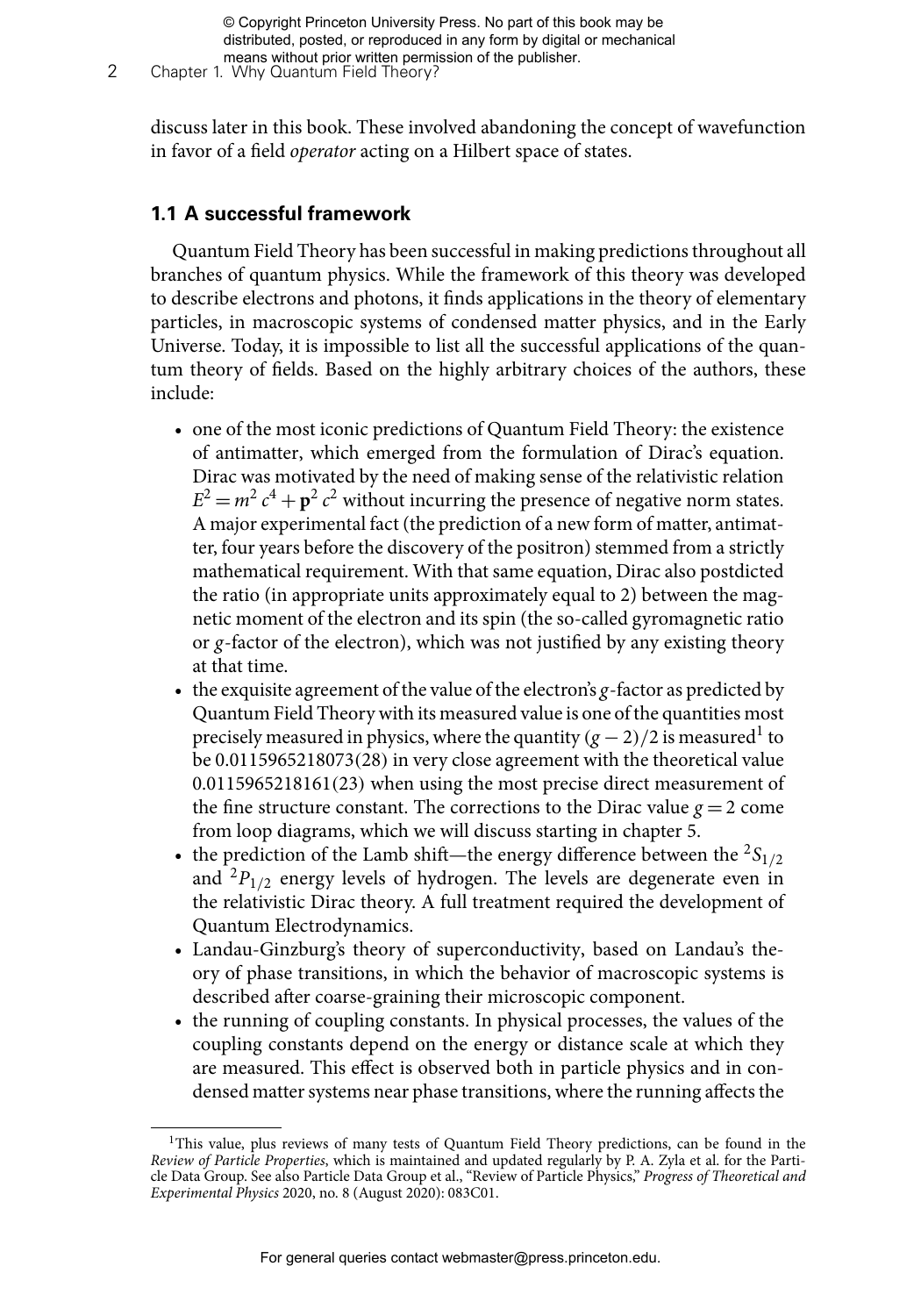value of the *critical exponents*, that is, the way certain quantities evolve as we change the temperature of the system near a phase transition.

• the origin of structure in the Early Universe. While on large scales the Universe is largely uniform, on small scales we see clumping of matter as well as voids. There are strong indications that this is the result of the amplification of quantum fluctuations in the Early Universe, which can be described by Quantum Field Theory.

### **1.2 A universal framework**

The point of view that informs this book is that the main reason why we need Quantum Field Theory is because it is *universal*. As we will see in chapter 2, any system governed by quantum mechanics in which we ignore the ultimate microscopic behavior is controlled, at sufficiently low energies/long wavelengths, by the rules of Quantum Field Theory. This is true for the description of the sound waves that propagate in your desk when you hit it. It could even be true for our "elementary" particles, as our understanding of what is elementary has changed over time. (For example, the proton and neutron were once considered elementary, but now we have a more fundamental description in terms of quarks and gluons.) At whatever scale we are working, Quantum Field Theory can be an appropriate description.

In the end, Quantum Field Theory provides an elegant and understandable treatment of *all* particles. All fields are treated on the same footing. Its rules theory can handle all types of transitions with powerful techniques. Quantum Field Theory is conceptually unified and clear once one learns how to think appropriately about the subject.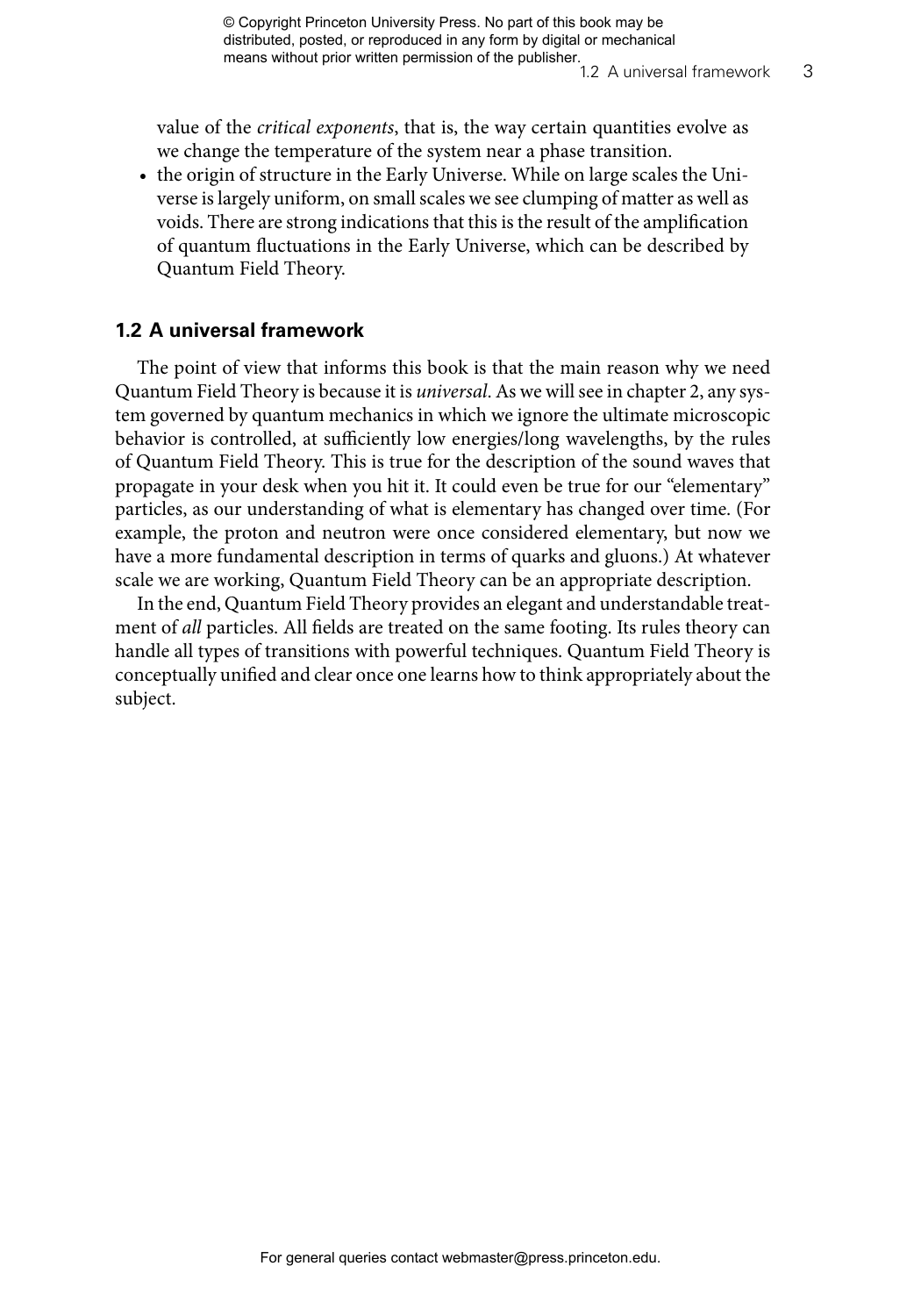## CHAPTER 2

## **Quanta**

To start down the path to Quantum Field Theory, we have to first head back to 1905, when Einstein first postulated that photons carry energy in quanta of  $\hbar \omega$ , and uncover the quantum of a field. The same transition from classical physics to quantum physics that works in ordinary quantum mechanics will also work here. This leads to the quantization rules for fields and to the concepts of field operators and particle quanta.

### **2.1 From classical particle mechanics to classical waves: Phonons**

Mathematically, fields are functions of space and time, such as a function  $\phi(t, x)$ . For us as physicists, this also means that they satisfy wave equations, that they carry energy, that they ultimately have interactions, etc. Let us start by constructing a field in a way that also allows us to quantize it.

Consider a one-dimensional array of particles of mass *m* with coordinates  $y_i(t)$ interacting with their neighbors, as in figure 2.1. Near the equilibrium configuration, the potential can be approximated by a harmonic oscillator, that is, by a set of springs. We will denote by *a* the rest length of the springs and by *k* the spring constant, so that the interaction term between the  $(j + 1)$ -th and the *j*-th particle is *k* <sup>2</sup> (*yj*+<sup>1</sup> <sup>−</sup> *yj* <sup>−</sup> *<sup>a</sup>*)2. Denoting <sup>δ</sup>*yj*(*t*) <sup>≡</sup> *yj*(*t*) <sup>−</sup> *a j* as the deviation of the *<sup>j</sup>*-th particle from its equilibrium position, the system is described by a Lagrangian

$$
L(\delta y_j, \delta \dot{y}_j) = \sum_j \left[ \frac{m}{2} \delta \dot{y}_j^2 - \frac{k}{2} (\delta y_{j+1} - \delta y_j)^2 \right].
$$
 (2.1)

(We will assume here that the string is infinitely long, so that we do not have to worry about boundary conditions.) Physically we know that if the spacing is very small compared to the wavelength,  $a \ll \lambda$ , the system will be described by wavelike solutions, like sound waves propagating through a solid. When quantized this becomes a one-dimensional model for phonons in a solid.

The techniques of Lagrangian mechanics instruct us to define a canonical momentum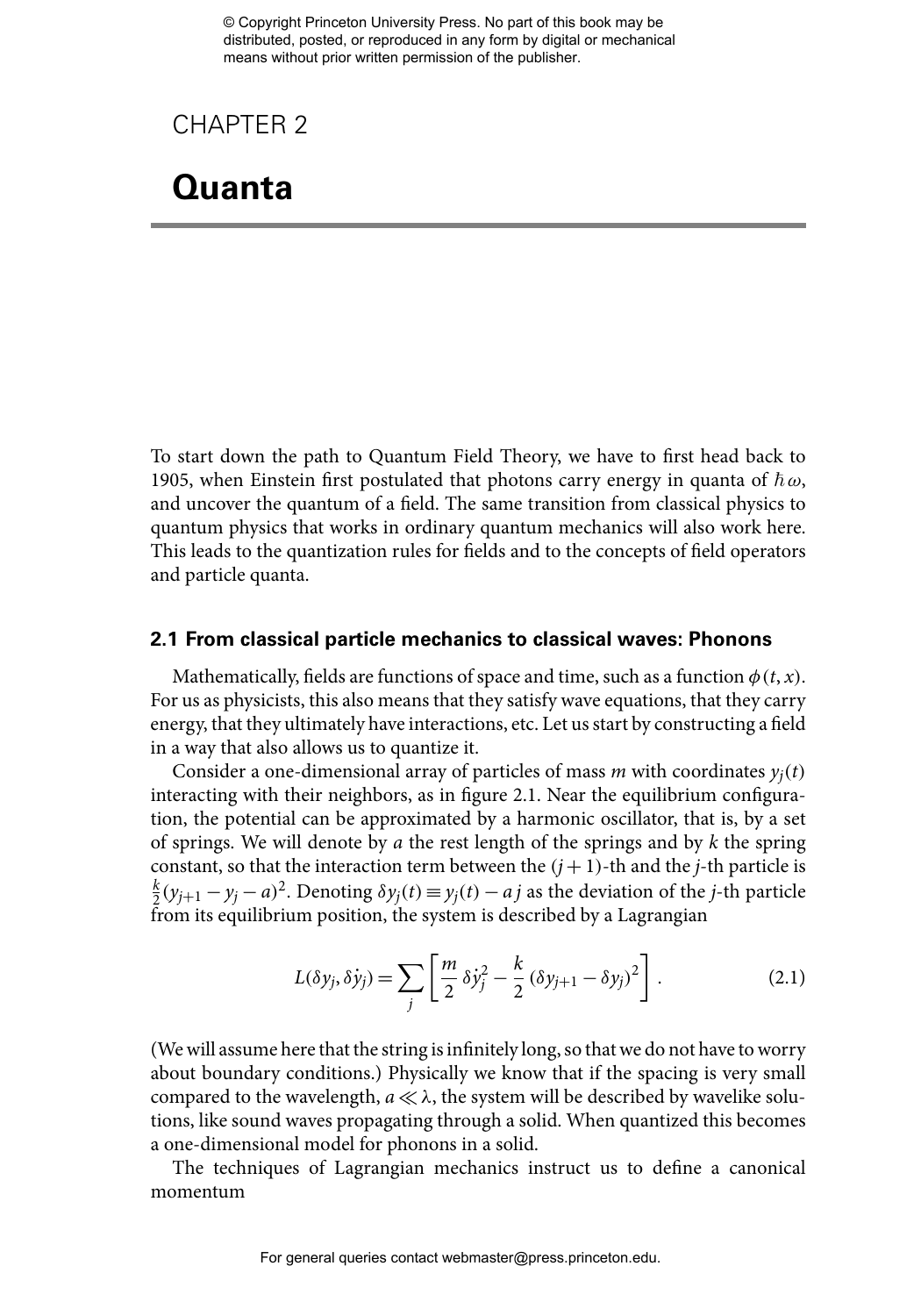

**Figure 2.1.** The system with many particles that provides our starting point. The Lagrangian for this system is given in equation (2.1).

$$
\delta p_j \equiv \frac{\partial \mathcal{L}}{\partial (\delta \dot{y}_j)} = m \delta \dot{y}_j \tag{2.2}
$$

and a Hamiltonian

$$
H = \sum_{j} \delta p_j \, \delta \dot{y}_j - L(\delta y_j, \delta \dot{y}_j) = \sum_{j} \left[ \frac{\delta p_j^2}{2 \, m} + \frac{k}{2} \left( \delta y_{j+1} - \delta y_j \right)^2 \right]. \tag{2.3}
$$

Now let us look at this over such large distances that the continuum limit is a good approximation. Mathematically, we obtain this by sending the distance  $a \rightarrow 0$ and the number of sites to infinity, so that  $a \times j$  stays finite. We will thus describe the position by a continuous variable

$$
x = aj
$$
, so that  $\sum_{j} \rightarrow \int dj = \int \frac{dx}{a}$ . (2.4)

It then makes sense to describe the displacement  $\delta y_j(t)$  by a continuous function  $\phi(t, x)$ 

$$
\delta y_j(t) = \sqrt{\frac{1}{k a}} \phi(t, x).
$$
 (2.5)

The normalization constant shown does not change the physics in the end,<sup>1</sup> but is chosen to make the intermediate steps look cleaner. To proceed, we note that in the continuum limit  $\delta y_{j+1}(t) - \delta y_j(t) \rightarrow a \partial_x \phi(t, x) / \sqrt{k a}$ . We are now in position to derive the expression of the field-theoretical Lagrangian. The "potential" term takes the form

$$
\sum_{j} \frac{k}{2} (\delta y_{j+1} - \delta y_j)^2 \to \int \frac{dx}{a} \times \frac{k}{2} \times \left( \frac{a}{\sqrt{ka}} \frac{\partial \phi}{\partial x} \right)^2 = \int dx \frac{1}{2} \left( \frac{\partial \phi}{\partial x} \right)^2, \quad (2.6)
$$

while the kinetic energy term reads

 $1$ To verify this statement, one has to work through the steps leading up to the quantized Hamiltonian, equation (2.18). The equations of motion will be unchanged, and the canonical momentum will have a compensating change in normalization.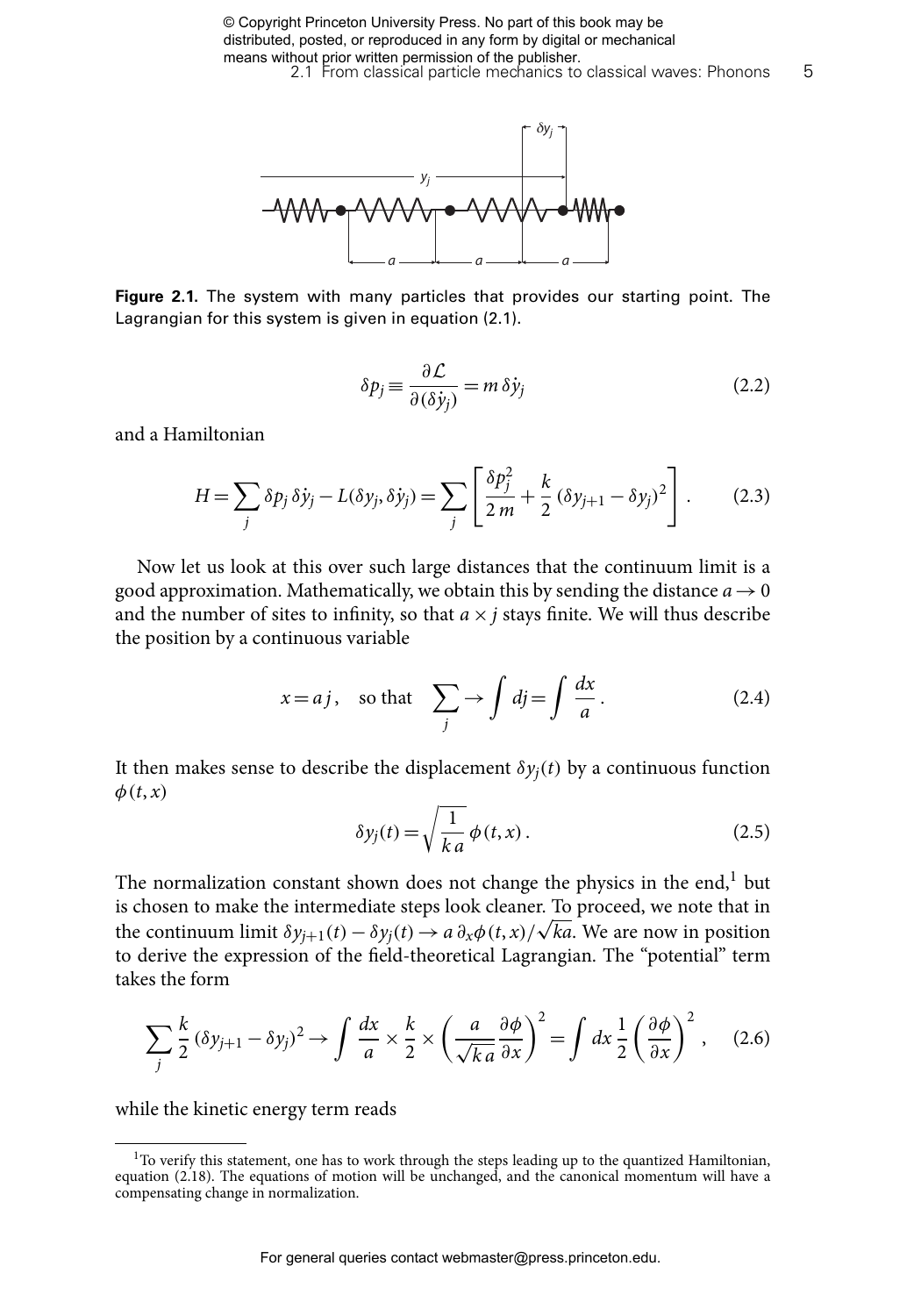6 Chapter 2. Quanta means without prior written permission of the publisher. © Copyright Princeton University Press. No part of this book may be distributed, posted, or reproduced in any form by digital or mechanical

$$
\sum_{j} \frac{m}{2} \delta \dot{y}_{j}^{2} \rightarrow \int \frac{dx}{a} \times \frac{m}{2} \times \frac{1}{ka} \left(\frac{\partial \phi}{\partial t}\right)^{2} \equiv \int dx \frac{1}{2 v^{2}} \left(\frac{\partial \phi}{\partial t}\right)^{2}, \qquad (2.7)
$$

where we have defined the quantity

$$
v = \sqrt{\frac{k}{m}} a, \qquad (2.8)
$$

that has the dimensions of a velocity.

The end result is an action

$$
S = \int dt dx \, \mathcal{L}(\partial_t \phi, \partial_x \phi) \qquad = \int dt dx \left[ \frac{1}{2 v^2} \left( \frac{\partial \phi}{\partial t} \right)^2 - \frac{1}{2} \left( \frac{\partial \phi}{\partial x} \right)^2 \right], \quad (2.9)
$$

so that the action is written as the integral over the entire *spacetime* of a *Lagrangian density L* .

We can derive the wave equation either by varying the original Lagrangian and taking the continuum limit or by directly varying the continuum action. To do the latter, we define the small variation  $\delta \phi$ 

$$
\phi(t,x) = \bar{\phi}(t,x) + \delta\phi(t,x), \qquad (2.10)
$$

with the variation vanishing at the endpoints and set the first variation of the action to 0

$$
\delta S = 0 = \int dt \, dx \left[ \frac{1}{v^2} \frac{\partial \bar{\phi}}{\partial t} \frac{\partial \delta \phi}{\partial t} - \frac{\partial \bar{\phi}}{\partial x} \frac{\partial \delta \phi}{\partial x} \right]
$$
  
= 
$$
\int dt \, dx \left[ -\frac{1}{v^2} \frac{\partial^2 \bar{\phi}}{\partial t^2} + \frac{\partial^2 \bar{\phi}}{\partial x^2} \right] \delta \phi(t, x) .
$$
 (2.11)

The second line is obtained by integrating by parts, with the surface term vanishing because we required  $\delta\phi$  to vanish at the boundaries of the system. By requiring that the variation of the action vanishes for any  $\delta\phi(t, x)$ , we get the wave equation

$$
\left[\frac{1}{v^2}\frac{\partial^2}{\partial t^2} - \frac{\partial^2}{\partial x^2}\right]\bar{\phi}(t,x) = 0.
$$
 (2.12)

This is the *Euler-Lagrange equation of motion* for this field.

The canonical momentum for the field  $\phi$  can also be constructed in analogy with the usual coordinate construction

$$
\delta p_j \equiv \frac{\partial \mathcal{L}}{\partial (\delta \dot{y}_j)} \Rightarrow \pi(t, x) = \frac{\partial \mathcal{L}}{\partial \dot{\phi}} = \frac{1}{v^2} \frac{\partial \phi}{\partial t}.
$$
 (2.13)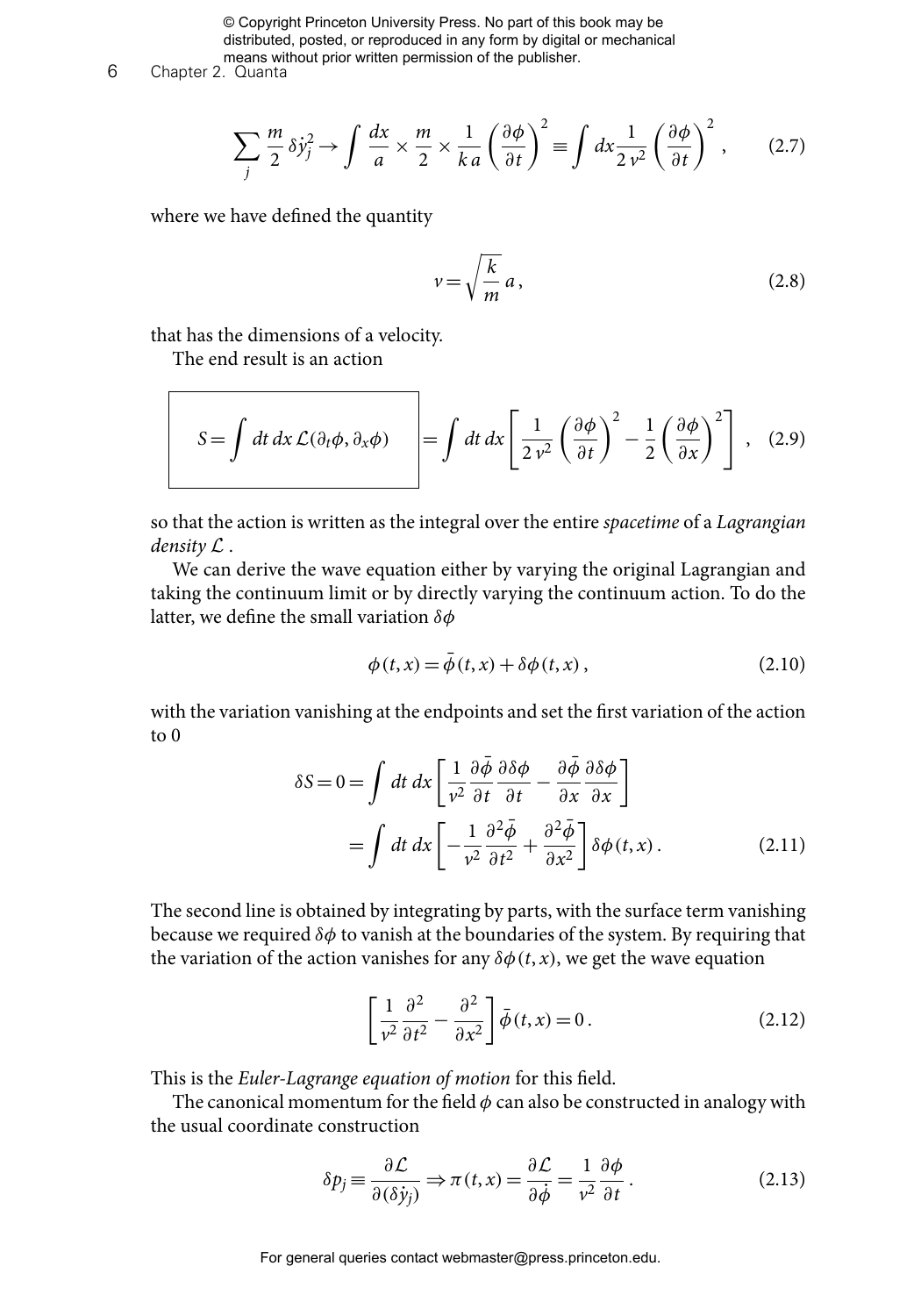For the present calculation, it is useful to display the exact relation

$$
\delta p_j \equiv \frac{\partial \mathcal{L}}{\partial (\delta \dot{y}_j)} = m \delta \dot{y}_j = \frac{m}{\sqrt{k a}} \dot{\phi} = \frac{a \sqrt{k a}}{v^2} \dot{\phi} = a \sqrt{k a} \pi(t, x).
$$
 (2.14)

This, in particular, tells us that

$$
\sum_{j} \delta p_{j} \delta \dot{y}_{j} = \int \frac{dx}{a} \times \frac{m}{\sqrt{ka}} \dot{\phi} \times \frac{1}{\sqrt{ka}} \dot{\phi} = \int dx \frac{1}{v^{2}} \left(\frac{\partial \phi}{\partial t}\right)^{2} = \int dx \pi(t, x) \dot{\phi}(t, x).
$$
\n(2.15)

The Hamiltonian is then easy to construct either through the continuum limit

$$
H = \sum_{j} \left[ \frac{\delta p_j^2}{2m} + \frac{k}{2} (\delta y_{j+1} - \delta y_j)^2 \right] = \int dx \left[ \frac{1}{2v^2} \left( \frac{\partial \phi}{\partial t} \right)^2 + \frac{1}{2} \left( \frac{\partial \phi}{\partial x} \right)^2 \right],
$$
\n(2.16)

or through the field-theoretical *Hamiltonian density H*

$$
H = \int dx \, \mathcal{H} \tag{2.17}
$$

defined by

$$
\mathcal{H} = \pi \dot{\phi} - \mathcal{L},\qquad(2.18)
$$

which in this case is equal to

$$
\mathcal{H} = \frac{v^2}{2}\pi^2 + \frac{1}{2}\left(\frac{\partial\phi}{\partial x}\right)^2 = \frac{1}{2v^2}\left(\frac{\partial\phi}{\partial t}\right)^2 + \frac{1}{2}\left(\frac{\partial\phi}{\partial x}\right)^2.
$$
 (2.19)

This simply describes the continuum limit of classical mechanics. The result of which is waves propagating in this system.

### **2.2 From quantum mechanics to Quantum Field Theory**

In taking the continuum limit, we have found that

$$
\delta y_j(t) \to \frac{1}{\sqrt{ka}} \phi(t, x), \quad \delta p_j(t) \to a \sqrt{ka} \pi(t, x), \quad (2.20)
$$

so that we can quantize the field  $\phi$  starting from the canonical commutation relation

$$
[\delta y_j(t), \delta p_{j'}(t)] = i\hbar \,\delta_{j,j'}\,,\tag{2.21}
$$

obtaining

$$
[\phi(t, x), \pi(t, x')] = \frac{1}{a} [\delta y_j(t), \delta p_{j'}(t)] = i\hbar \frac{\delta_{j,j'}}{a}.
$$
 (2.22)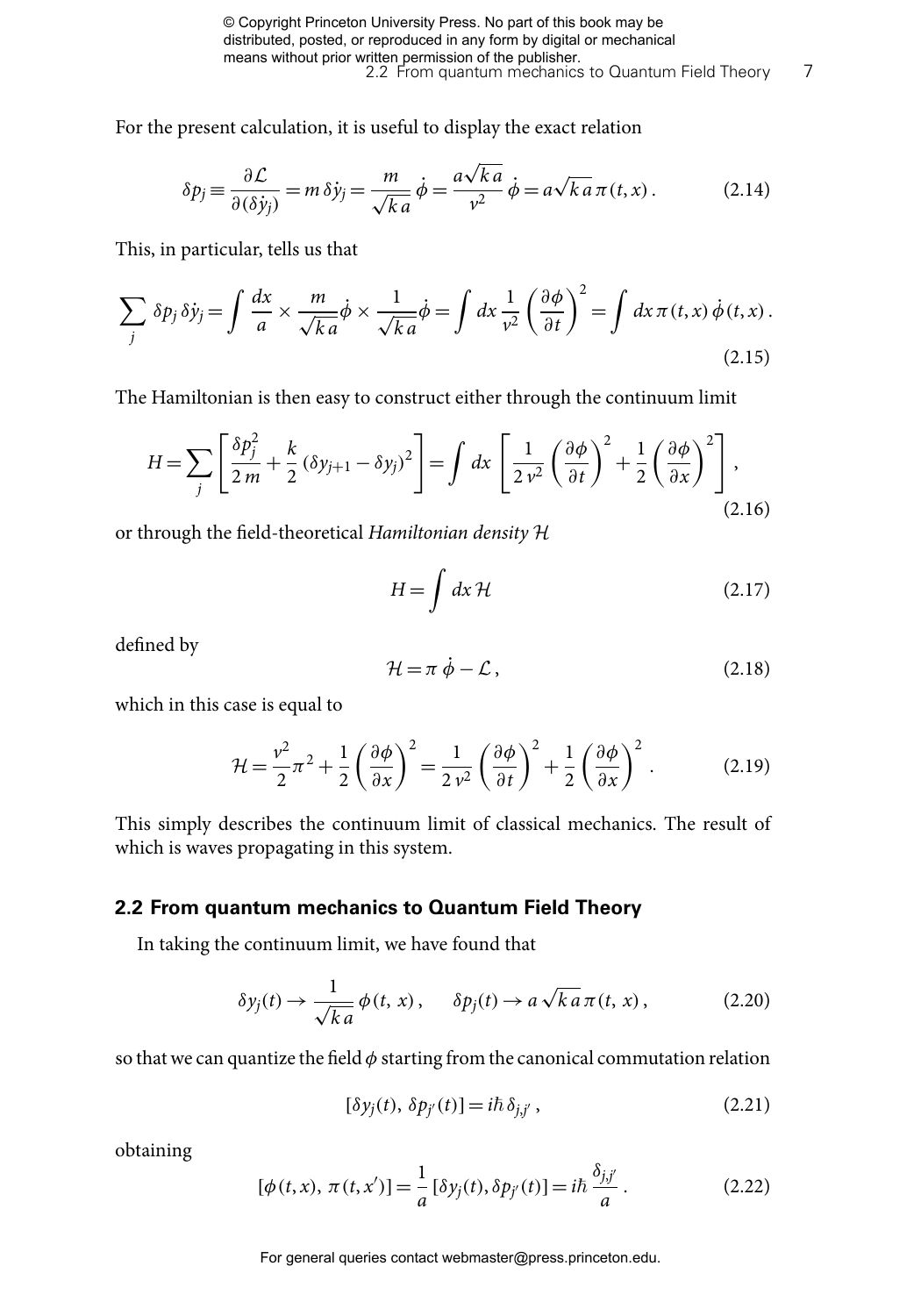The correct continuum identification turns the right-hand side into a Dirac delta function. In fact, from the continuum limit of the sum,  $\sum_j \rightarrow \int \frac{dx}{a}$ , we get

$$
\sum_{j} \delta_{j,j'} = 1 \to \int \frac{dx}{a} \delta_{j,j'} = \int dx \, \delta(x - x') = 1 \,. \tag{2.23}
$$

The end result is the commutator for field quantization

$$
[\phi(t,x),\pi(t,x')] = i\hbar \,\delta(x-x') \qquad (2.24)
$$

which is the starting point of what is referred to as *canonical quantization* in Quantum Field Theory.

Like all things quantum, this rule takes some getting used to. It is saying that the field, which we can visualize classically as a wave propagating in front of us, is no longer just a function, but is an operator. There are a few things to say about this. We note that as we progressed in quantum mechanics we have become used to coordinates and momenta—also things that we have a good picture for classically being operators as in equation (2.21). So at this moment, we will take a deep breath and just wait and see where this leads. In practice, it leads to a final result that is even easier to come to grips with than the usual quantum-mechanical formalism is. We will see that the field-operator formalism is really a bookkeeping device for keeping track of the creation and annihilation of particles.<sup>2</sup> That is actually much easier than the usual statement that position  $x$  is an operator. The coordinate  $x$  that appears in the quantum field–theoretical treatment of the system, for instance in equation (2.24), is *not* an operator, as it descends from the index *j* in the discrete system in equation (2.1). Finally, we should note that in the path integral formalism (see chapter 8), the fields again are treated as functions, and there is not an operator in sight. For now, you are counselled to be patient.<sup>3</sup>

### **2.3 Creation operators and the Hamiltonian**

Now let us figure out how to solve the commutation rule in equation (2.24). To do this, we need to establish the general solutions to the wave equation. We propose doing this using the *box normalization*, in which the system is taken to be finite but very large, with length *L*. The exact boundary conditions are not important, but you can think of periodic boundary conditions for definiteness. What is useful about this choice is that energy levels are discrete, with a label *n* running on all the integers. This avoids having to simultaneously introduce the continuum momenta notation on top of the other ideas discussed in this section.

<sup>2</sup>For the reader who is not a native English speaker, a bookkeeper is one who keeps track of financial transactions. The use in the present context is that the field operators keep track of the physics transitions.

<sup>&</sup>lt;sup>3</sup>We are also postponing to section 2.3 the reason that both equations (2.21) and (2.24) are evaluated at equal times even though the positions are different. Right now we are rushing to reach our goal—quanta.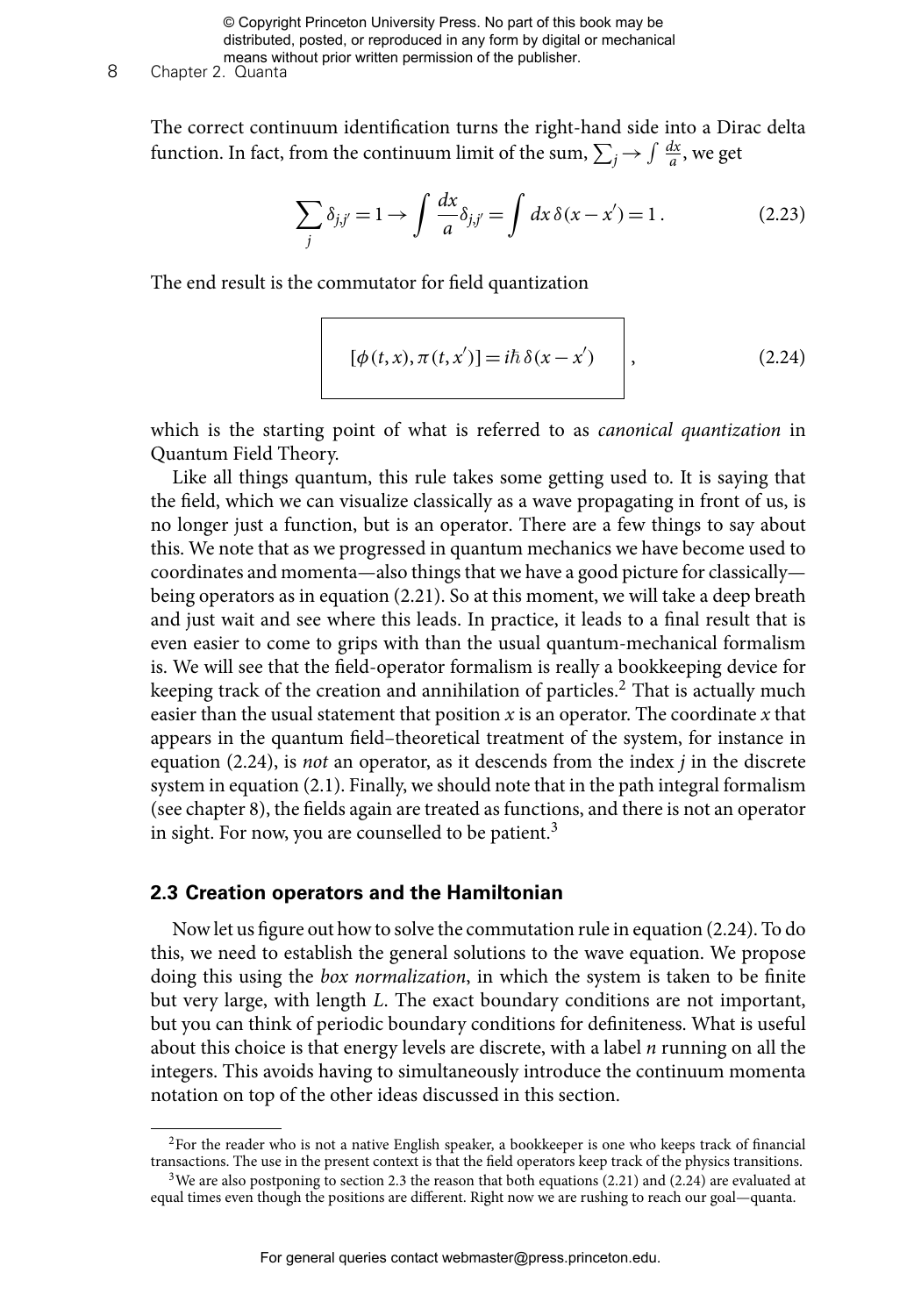The solutions of the wave equation, equation (2.12), take the form

$$
\phi(t, x) = N e^{\pm i(\omega_n t - k_n x)} \quad \text{with} \quad \omega_n = |k_n| \nu, \qquad k_n = \frac{2\pi n}{L}, \tag{2.25}
$$

where *N* is a arbitrary constant, so that the most general solution will be a superposition

$$
\phi(t, x) = \sum_{n} N_n[\hat{a}_n e^{-i(\omega_n t - k_n x)} + \hat{a}_n^{\dagger} e^{+i(\omega_n t - k_n x)}],
$$
\n(2.26)

where we have used the fact that  $\phi$  is a real field. The coefficients  $\hat{a}_n$  are now to be considered operators because  $\phi$  is an operator.<sup>4</sup> The normalization factor *N<sub>n</sub>* will be determined in equation (2.30).

Because  $\hat{a}_n$  and  $\hat{a}^\dagger_n$  are now operators, they must obey some commutation rules. If the different modes are to be orthogonal, we expect operators with different *n* values to commute. This leads to a set of rules that up to an overall normalization, reads

$$
[\hat{a}_n, \hat{a}_{n'}] = 0, \qquad (2.27)
$$

$$
[\hat{a}_n, \hat{a}_{n'}^\dagger] = \delta_{n,n'}.
$$
\n(2.28)

The arbitrary overall normalization can be absorbed in the  $N_n$  factor in equation (2.26). This choice in fact does provide a solution to the field commutator rule, as we can readily see

$$
[\phi(t, x), \pi(t, x')] = \sum_{n,n'} N_n N_{n'} \left( -i \frac{\omega_{n'}}{\nu^2} \right)
$$
  
 
$$
\times [\hat{a}_n e^{-i(\omega_n t - k_n x)} + \hat{a}_n^{\dagger} e^{+i(\omega_n t - k_n x)}, \hat{a}_{n'} e^{-i(\omega_{n'} t - k_{n'} x')} - \hat{a}_{n'}^{\dagger} e^{+i(\omega_{n'} t - k_{n'} x')}]
$$
  

$$
= \sum_{n,n'} N_n N_{n'} \left( 2i \frac{\omega_{n'}}{\nu^2} \right) [\hat{a}_n, \hat{a}_{n'}^{\dagger}] e^{i(k_n x - k_{n'} x')}
$$
  

$$
= \sum_{n} \frac{i\hbar}{L} e^{ik_n (x - x')} = i\hbar \delta(x - x'), \qquad (2.29)
$$

provided that we take the normalization factor to be

$$
N_n = \sqrt{\frac{\hbar v^2}{2 \omega_n L}}.
$$
\n(2.30)

The delta function identity

$$
\delta(x - x') = \sum_{n} \frac{1}{L} e^{ik_n(x - x')} \tag{2.31}
$$

follows from the completeness of the Fourier series.

<sup>4</sup>These coefficients are not to be confused with the length *a* between the mass points.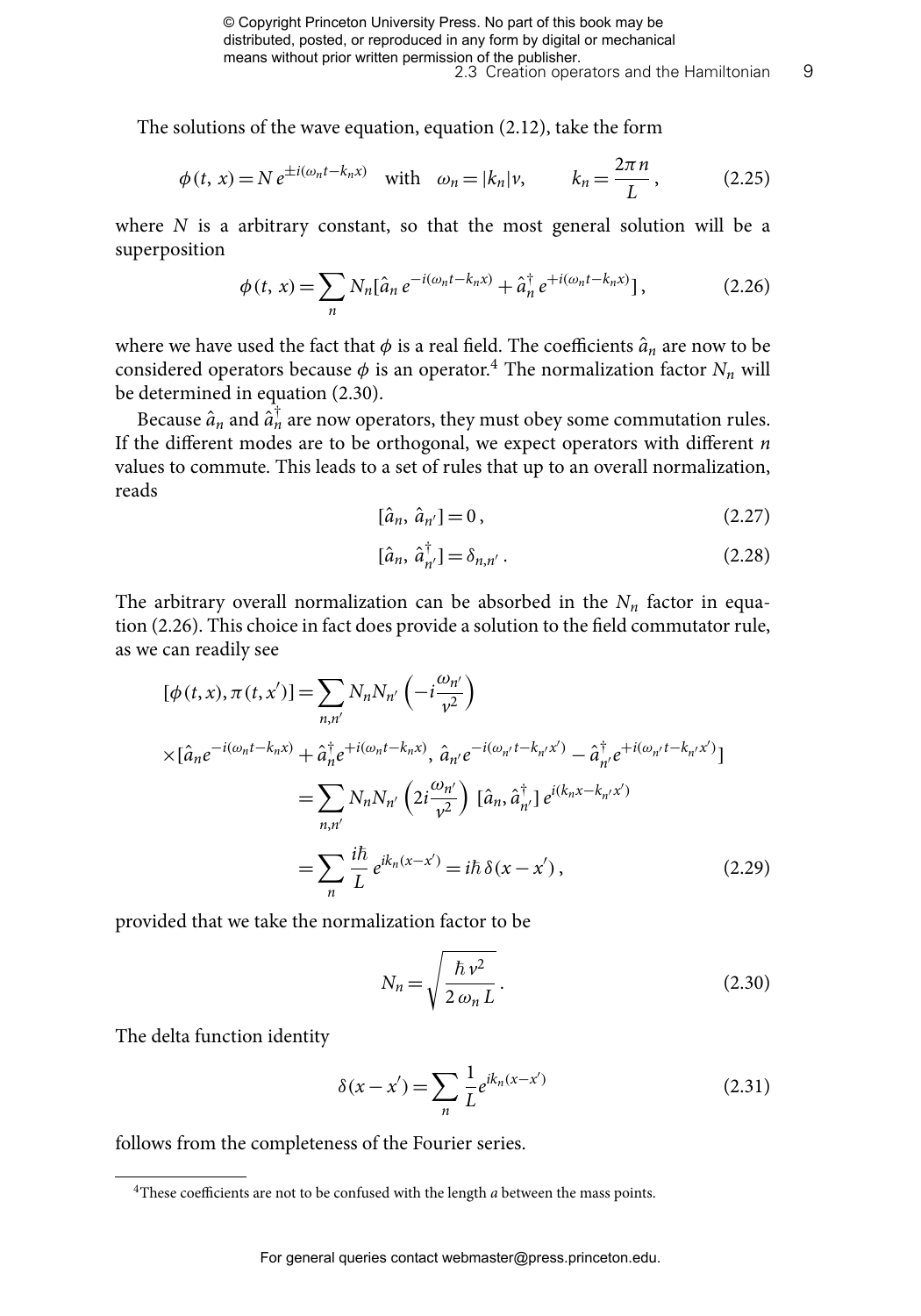means without prior written permission of the publisher.<br>10 Chapter 2. Quanta © Copyright Princeton University Press. No part of this book may be distributed, posted, or reproduced in any form by digital or mechanical

One could equivalently derive the commutation relation of the  $\hat{a}_n$  and  $\hat{a}^\dagger_n$  operators directly from the canonical quantization condition in equation (2.24) and invert the relations that give  $\phi$  (*t*, *x*) and  $\pi$  (*t*, *x*) as a function of  $\hat{a}_n$  and  $\hat{a}^\dagger_n$ . More explicitly, we can rewrite equation (2.26) as

$$
\phi(t, x) = \sum_{n} N_n e^{ik_n x} \left[ \hat{a}_n e^{-i\omega_n t} + \hat{a}_{-n}^{\dagger} e^{+i\omega_n t} \right],
$$
\n(2.32)

where we have used  $\omega_{-n} = \omega_n$  and have assumed  $N_n = N_{-n}$ . Then, by inverting the Fourier series we obtain

$$
\hat{a}_n = \frac{e^{i\omega_n t}}{2 N_n} \int \frac{dx}{L} e^{-ik_n x} \left[ \phi(t, x) + i v^2 \frac{\pi(t, x)}{\omega_n} \right],
$$
\n(2.33)

so that

$$
[\hat{a}_n, \hat{a}_{n'}^\dagger] = \frac{e^{i(\omega - \omega_{n'})t}}{4 N_n N_{n'}} \int \frac{dx \, dx'}{L^2} e^{-ik_n x + ik_{n'} x'}
$$

$$
= \frac{\left[\phi(t, x) + iv^2 \frac{\pi(t, x)}{\omega_n}, \phi(t, x') - iv^2 \frac{\pi(t, x')}{\omega_{n'}}\right]}{4 N_n N_{n'}} \int \frac{dx \, dx'}{L^2} e^{-ik_n x + ik_{n'} x'} \hbar v^2 \left[\frac{\delta(x - x')}{\omega_{n'}} + \frac{\delta(x - x')}{\omega_n}\right]}
$$

$$
= \frac{\hbar v^2}{2 N_n^2 L \omega_n} \delta_{nn'}
$$
(2.34)

and, in similar fashion,  $[\hat{a}_n, \hat{a}_{n'}] = [\hat{a}_n^{\dagger}, \hat{a}_{n'}^{\dagger}] = 0$ . By choosing the normalization in equation (2.30), we find that each of the  $\hat{a}_n$ ,  $\hat{a}_n^{\dagger}$  pair of operators satisfy the same algebra as the creation and annihilation operators of the simple harmonic oscillator. Indeed we will find that this identification is accurate and will henceforth call  $\hat{a}^{\dagger}_n$  a creation operator and  $\hat{a}_n$  an annihilation operator.

We are now in position to evaluate the Hamiltonian. Because  $\phi$  has two terms,  $\hat{a}_n$  and  $\hat{a}_n^{\dagger}$ , the Hamiltonian

$$
H = \int dx \left[ \frac{1}{2v^2} \left( \frac{\partial \phi}{\partial t} \right)^2 + \frac{1}{2} \left( \frac{\partial \phi}{\partial x} \right)^2 \right]
$$
  
= 
$$
\int dx \sum_{n,n'} N_n N_{n'}
$$
  

$$
\times \left[ \frac{-\omega_n \omega_{n'}}{2v^2} \left( \hat{a}_n e^{-i\psi_n} - \hat{a}_n^\dagger e^{+i\psi_n} \right) \left( \hat{a}_{n'} e^{-i\psi_{n'}} - \hat{a}_{n'}^\dagger e^{+i\psi_{n'}} \right) - \frac{k_n k_{n'}}{2} \left( \hat{a}_n e^{-i\psi_n} - \hat{a}_n^\dagger e^{+i\psi_n} \right) \left( \hat{a}_{n'} e^{-i\psi_{n'}} - \hat{a}_n^\dagger e^{+i\psi_{n'}} \right) \right]
$$
(2.35)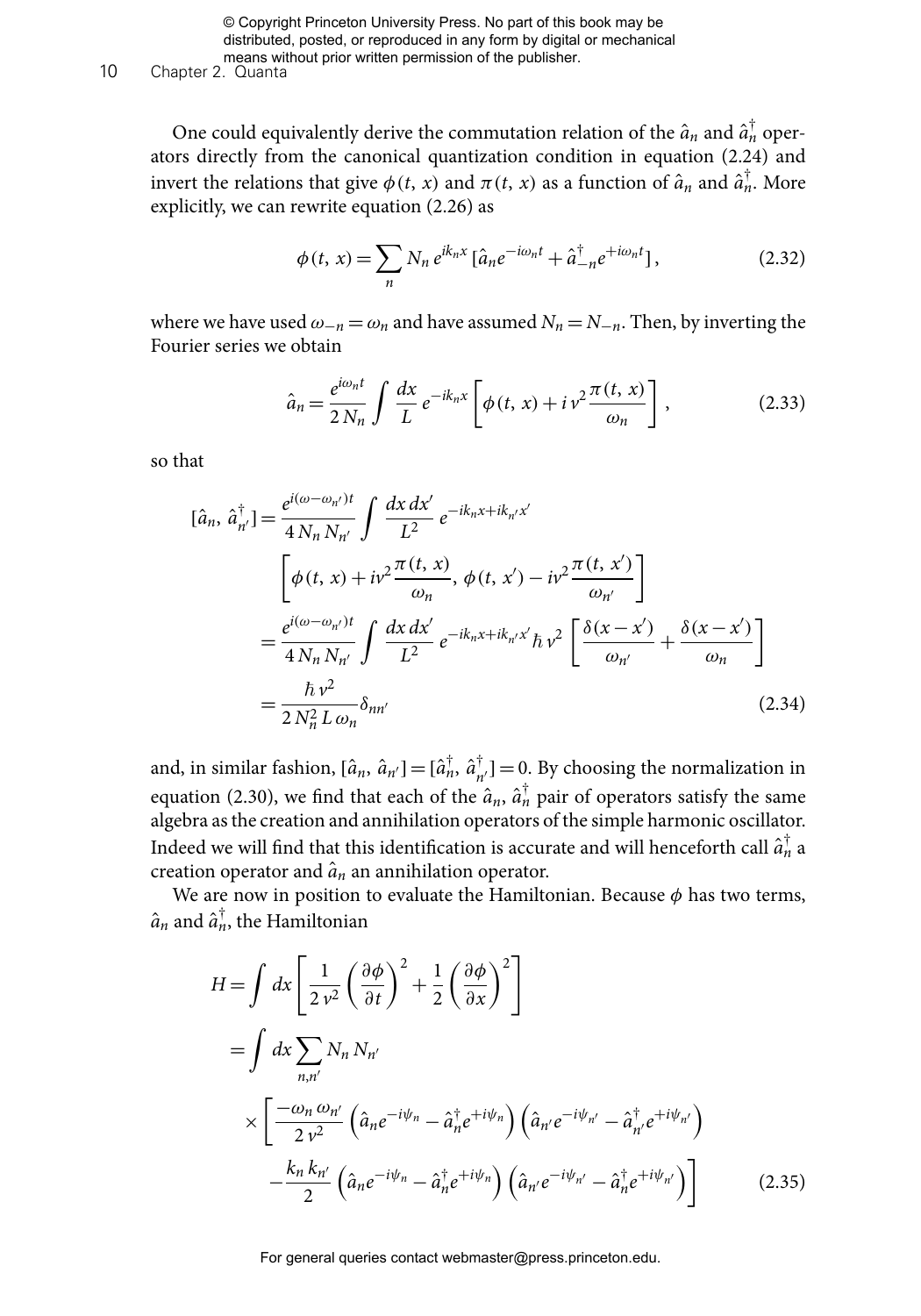will have four pieces, although they come in pairs because *H* is Hermitian. In the exponents, we have used the shorthand  $\psi_n = (\omega_n t - k_n x)$  to save space.

The integral over *x* will imply that the momenta are either equal or opposite. By using

$$
\int dx e^{ik_nx} e^{-ik_{n'}x} = L \delta_{n,n'},
$$
  

$$
\int dx e^{ik_nx} e^{ik_{n'}x} = L \delta_{n,-n'},
$$
 (2.36)

we can write equation (2.35) as a single sum over the momentum variable. Both of these cases have  $\omega_n = \omega_{n'}$ , and by inserting the normalization factor, we have

$$
H = \sum_{n} \frac{\hbar v^2}{2 \omega_n} \left[ \frac{1}{2} \left( -\frac{\omega_n^2}{v^2} + k_n^2 \right) \left( e^{-2i\omega_n t} \hat{a}_n \hat{a}_{-n} + e^{+2i\omega_n t} \hat{a}_n^\dagger \hat{a}_{-n}^\dagger \right) \right. \\
\left. + \frac{1}{2} \left( +\frac{\omega_n^2}{v^2} + k_n^2 \right) \left( \hat{a}_n \hat{a}_n^\dagger + \hat{a}_n^\dagger \hat{a}_n \right) \right].
$$
\n(2.37)

At this stage "a miracle occurs" and the  $\hat{a}_n \hat{a}_{-n}$  and  $\hat{a}_n \dagger \hat{a}_{-n}^\dagger$  terms disappear because  $\omega_n^2 = k_n^2 v^2$ . If we use the creation operator commutation rule, we obtain

$$
H = H_0 + E_0, \t\t(2.38)
$$

with

$$
H_0 = \sum_n \hbar \,\omega_n \,\hat{a}_n^\dagger \,\hat{a}_n \tag{2.39}
$$

and

$$
E_0 = \sum_n \frac{1}{2} \hbar \omega_n \,. \tag{2.40}
$$

Here *E*<sup>0</sup> is the *zero-point energy*, which we will discuss in section 3.6. It provides a constant shift in energy that we will ignore for now. The other part of the Hamiltonian  $H_0$  is quite promising. We see the *number operator* for each mode  $\hat{a}^\dagger_n\,\hat{a}_n$ emerging, with an associated energy  $E_n = \hbar \omega_n$ . Note that it was the field commutation relation that fixed the normalization and, therefore, required the energy of the *n*-th mode to be  $\hbar \omega_n$ .

### **2.4 States filled with quanta**

Once we identify the energy eigenstates of the theory and confirm that  $\hat{a}_n^{\dagger} \, \hat{a}_n$  acts like a number operator, we will have reached our goal. This is easily fulfilled by using our experience with the simple harmonic oscillator. The states can be constructed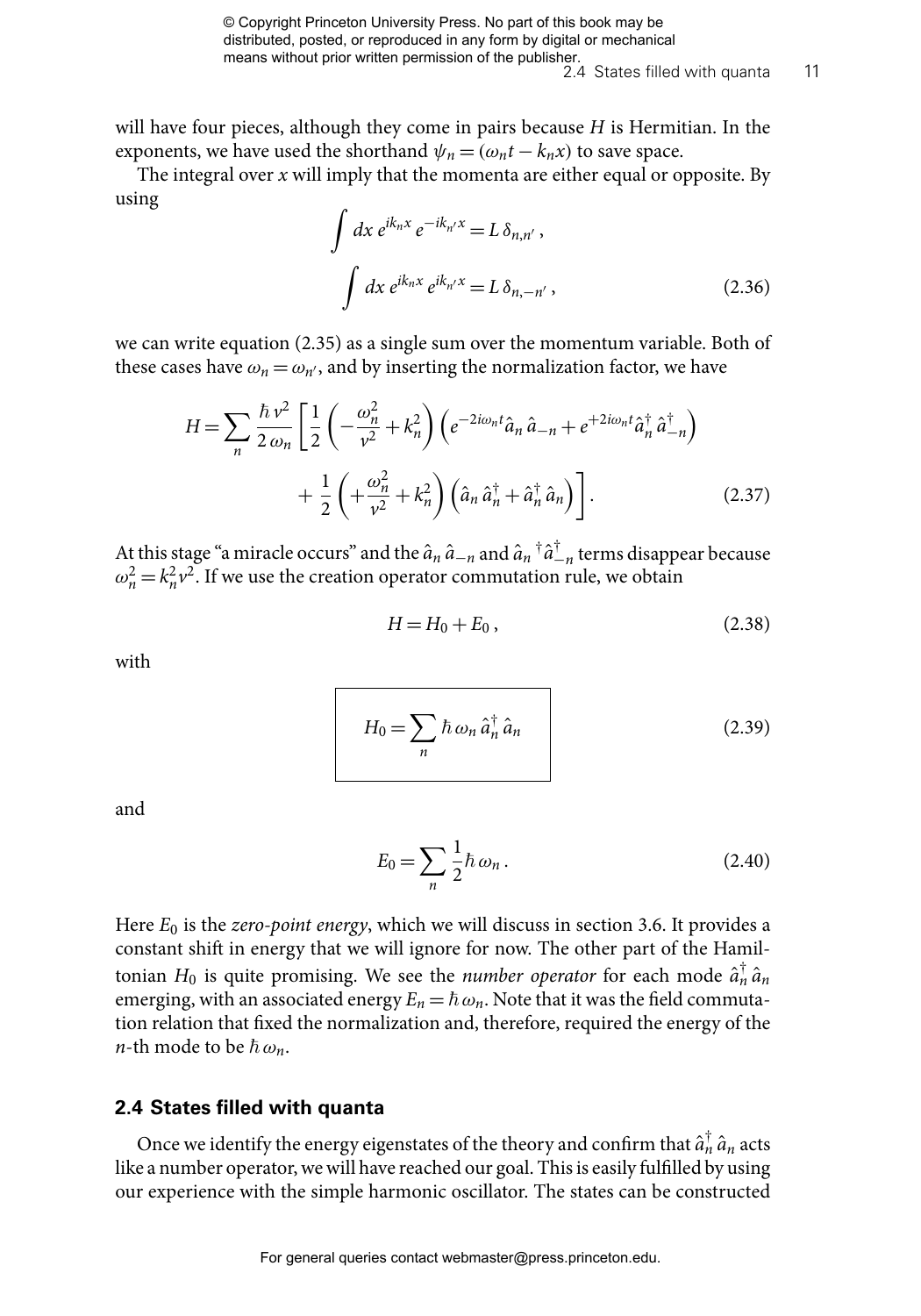by defining an "empty" state—the *vacuum*, which by definition is annihilated by all the annihilation operators

$$
\hat{a}_n|0\rangle = 0 \quad \text{for all } n. \tag{2.41}
$$

After this, we can construct new states by acting with the  $\hat{a}_n$  and  $\hat{a}_n^{\dagger}$  operators on the vacuum  $|0\rangle$ . Let us start with the action of a single  $\hat{a}^{\dagger}_n$  operator, and let us define

$$
|n\rangle = \hat{a}_n^\dagger |0\rangle. \tag{2.42}
$$

This operation produces energy eigenstates, as can be readily verified

$$
H|n\rangle = \sum_{n'} \hbar \omega_{n'} \hat{a}_{n'}^{\dagger} \hat{a}_{n'} (\hat{a}_{n}^{\dagger}|0\rangle)
$$
 (2.43)

$$
= \sum_{n'} \hbar \,\omega_{n'} \,\hat{a}_{n'}^{\dagger} \,([\hat{a}_{n'}, \,\hat{a}_{n}^{\dagger}] + \hat{a}_{n}^{\dagger} \,\hat{a}_{n'}) |0\rangle \tag{2.44}
$$

$$
= \sum_{n'} \hbar \omega_{n'} \hat{a}_{n'}^{\dagger} \delta_{n,n'} |0\rangle = \hbar \omega_n |n\rangle. \qquad (2.45)
$$

This construction gives a state with energy  $\hbar \omega_n$ . We are thus led to interpret  $|n\rangle$ as a *single particle state* that contains one quantum of the state with energy  $\hbar \omega_n$ . Here the word *particle* is used to mean a quantum carrying energy  $\hbar \omega$ . We will see later that we can define additional operators associated to observables such as momentum, charge, etc., and that the action of a creation operator on the vacuum gives eigenstates of all these operators, which is exactly as expected for a single particle state with those quantum numbers. For this reason, from now on, we will use interchangeably the terms "state  $|n\rangle$ " and "particle in *n*-th state."

On a technical point, we have explicitly worked out the action of the commutator when using the Hamiltonian, which is how the calculation proceeds. However, the way to think about this calculation is to mentally say "the annihilation operator  $\hat{a}_{n'}$ annihilates the particle *n* ." This can be represented pictorially with a *contraction*

$$
\sum_{n'} \hat{a}_{n'}^\dagger \hat{a}_{n'} |n\rangle = \sum_{n'} \hat{a}_{n'}^\dagger \hat{a}_{n'} \hat{a}_{n'}^\dagger |0\rangle = \sum_{n'} \hat{a}_{n'}^\dagger [\hat{a}_{n'}, \hat{a}_{n}^\dagger] |0\rangle = \sum_{n'} \hat{a}_{n'}^\dagger \delta_{n,n'} |0\rangle = |n\rangle ,
$$
\n(2.46)

indicating that the given annihilation operator removes the creation operator. The calculation is given by the commutator but the result is indicated by the contraction. To acquire familiarity with contraction, you should work out the slightly more difficult case with two quanta

$$
H|n_1, n_2\rangle = \sum_{n'} \hbar \omega'_n \hat{a}_{n'}^\dagger \hat{a}_{n'} |n_1, n_2\rangle + \sum_{n'} \hbar \omega'_n \hat{a}_{n'}^\dagger \hat{a}_{n'} |n_1, n_2\rangle
$$
  
=  $(\hbar \omega_1 + \hbar \omega_2) |n_1, n_2\rangle$ . (2.47)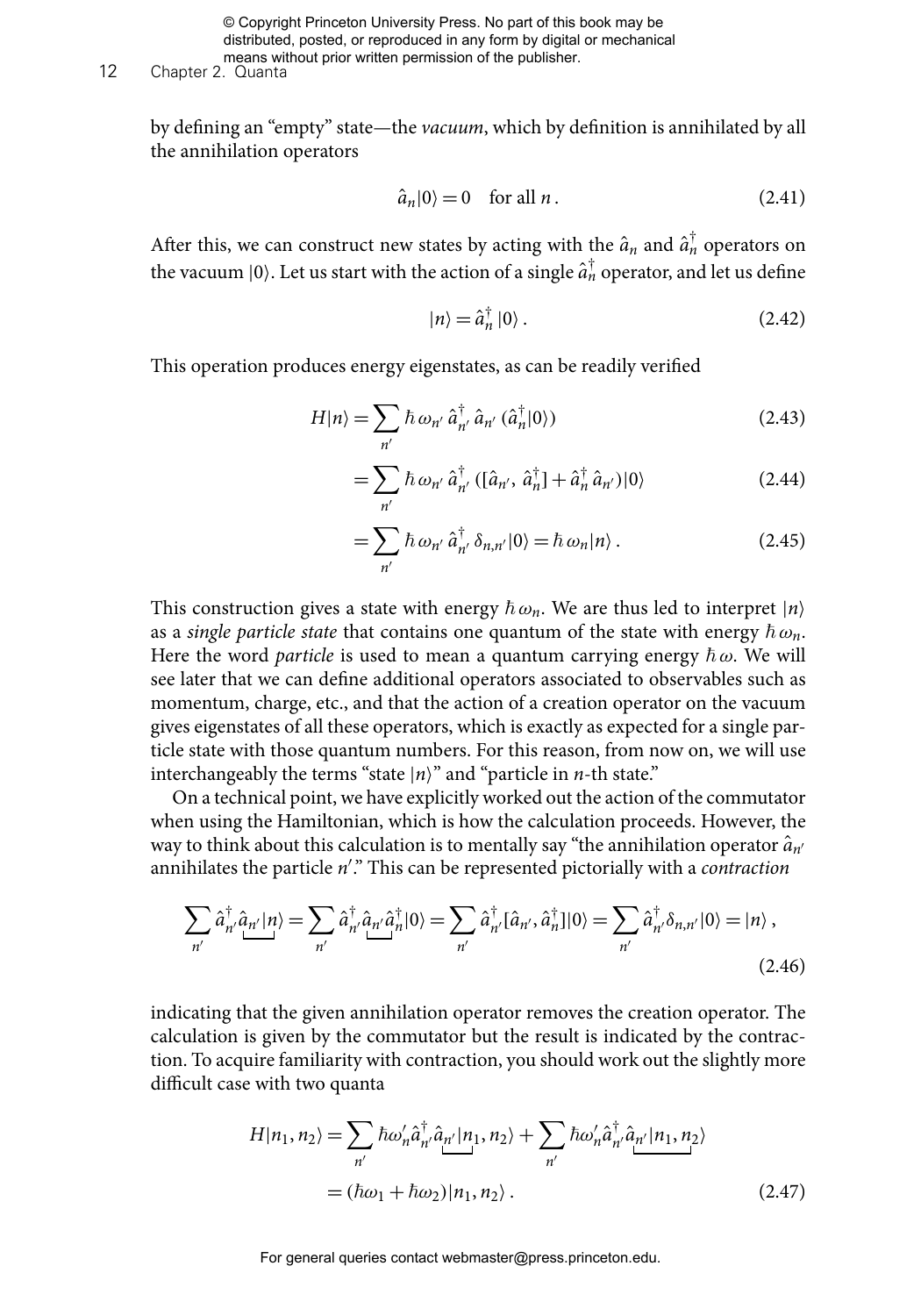From now on we will just show the contractions and the calculation behind it will be implied.

This construction allows us to construct all the states with all possible values of the energy. Because these are bosons, there can be more than one particle in a given energy state. For example, the normalized state

$$
|n_1, 3 n_2, n_3\rangle = \frac{1}{\sqrt{3!}} \hat{a}_{n_3}^\dagger \hat{a}_{n_2}^\dagger \hat{a}_{n_2}^\dagger \hat{a}_{n_2}^\dagger \hat{a}_{n_1}^\dagger |0\rangle
$$
 (2.48)

has energy

$$
H|n_1, 3 n_2, n_3\rangle = (\hbar \omega_1 + 3 \hbar \omega_2 + \hbar \omega_3) |n_1, 3 n_2, n_3\rangle.
$$
 (2.49)

We have finally arrived back to 1905 with quanta with the correct energy-frequency relation.

Our pathway to this point has been somewhat formal, in the sense that we have used the standard formalism for both classical mechanics and quantum mechanics. We just "turned the crank" and watched what emerged. The end product is quite intuitive. States are filled with quanta with the correct energy, and each quantum corresponds to a field that solves the wave equation. The operator character of fields, which seems nonintuitive at the start, is not so scary because it just turns into a number operator that counts the fields.<sup>5</sup> A different pedagogic approach would be to start with the existence of quanta and work from there to the idea of quantized fields. This is now easy to do—you are invited to read this chapter backward!<sup>6</sup> Nevertheless, proceeding the way that we have done reinforces the point that the idea of "quanta of a field" is not a separate hypothesis from the basic postulates of quantum mechanics. It follows uniquely from the standard procedures of classical and quantum physics.

Let us recap what we have done here, because, perhaps without noticing, we have accomplished something extremely deep. We started from a discrete set of many particles and took the continuum limit. When quantizing the system in its continuum limit, we came up with a discrete set of states (such as the state  $|n_1, 3 n_2, n_3\rangle$ discussed in equation (2.48)). Each of these states is associated with what we call a set of "elementary particles"! Two main points here need to be stressed. The first point is that these "particles" have nothing to do with the original particles that make up the string. Actually, a lot of information has been lost by taking the continuum limit. (We started from a model with three parameters*m*, *a*, and *k* and ended up with a model with a single parameter *v*, so information has clearly been lost in the process.) The "elementary particles" found by quantization have thus very little to do with the "actual" particles that make up, at a microscopic level, our system. The second point is that Quantum Field Theory teaches us that we should not think as much in terms of individual particles as we should think in terms of excitations

<sup>&</sup>lt;sup>5</sup>Later we will see that the operator also gives the correct counting factors for transitions due to interactions.

<sup>6</sup>Seriously, it is a good exercise to map out how you would explain to a novice the idea of a quantum field starting from the experimental evidence of quanta with  $E = \hbar \omega$ .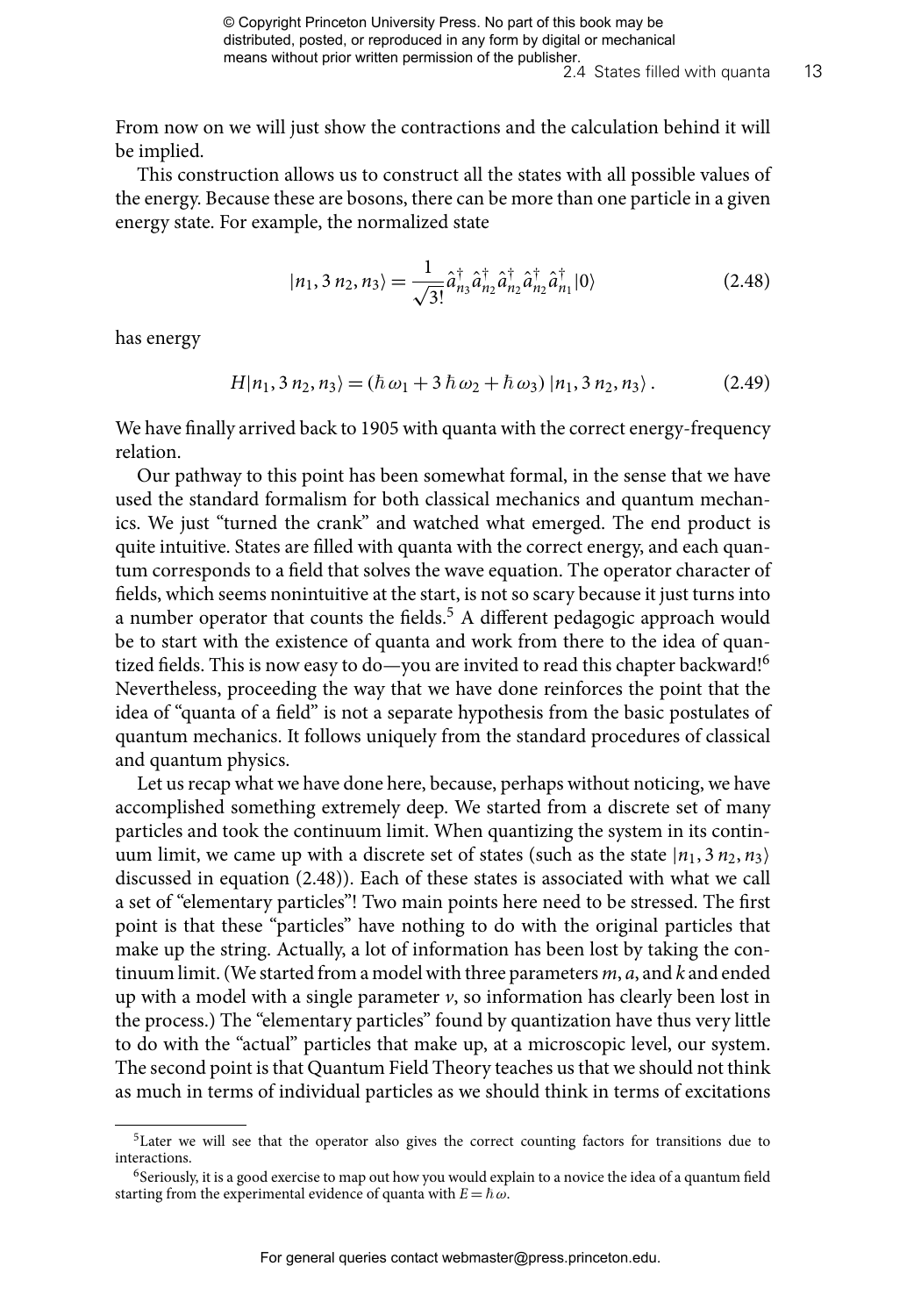of a single field. This explains why our Universe contains so many identical electrons, for instance: those electrons are not many different particles, but they are many different excitations of a single field. This is nearly the same as going from a description of the sea as a set of many waves to a description where it is a single body of water carrying a number of waves.

### **2.5 Connection with normal modes**

The example we started with (the Lagrangian in equation (2.1)), was a specific system, but our analysis is actually valid for all many body systems near equilibrium. It is sometimes said that "a quantum field is an infinite number of harmonic oscillators." This can be seen from the expression for the Hamiltonian. It is also perhaps useful to go back to the discrete case and carry out the quantization procedure before taking the continuum limit. This is a solution via the normal mode technique.

If we start from the most general Lagrangian describing a system on *N* degrees of freedom near equilibrium,

$$
L = \sum_{i} \left[ \frac{m}{2} \dot{y}_i^2 - V(y_i) \right]
$$
 (2.50)

with a potential

$$
V = \frac{1}{2} \sum_{ij} v_{ij} y_i y_j,
$$
 (2.51)

where  $v_{ij}$  is a real, symmetric  $N \times N$  matrix, then this system can be solved by using normal mode techniques. The normal frequencies  $\omega_n$  are the entries of the diagonal, positive,  $N \times N$  matrix  $\Omega$  found by solving

$$
\det(m\,\Omega^2 - v) = 0\,. \tag{2.52}
$$

The normal coordinates are then found via the modal matrix *Ain*

$$
y_j = \sum_n A_{jn} \xi_n
$$
 or  $\xi_n = \sum_j (A^T)_{nj} y_j$ . (2.53)

This procedure decouples the harmonic oscillators

$$
L = \sum_{n} \left[ \frac{1}{2} \dot{\xi}_{n}^{2} - \frac{1}{2} \omega_{n}^{2} \xi_{n}^{2} \right].
$$
 (2.54)

Each normal mode would then have an independent solution

$$
\xi_n(t) = N \left( a_n e^{-i\omega_n t} + a_n^* e^{i\omega_n t} \right) \tag{2.55}
$$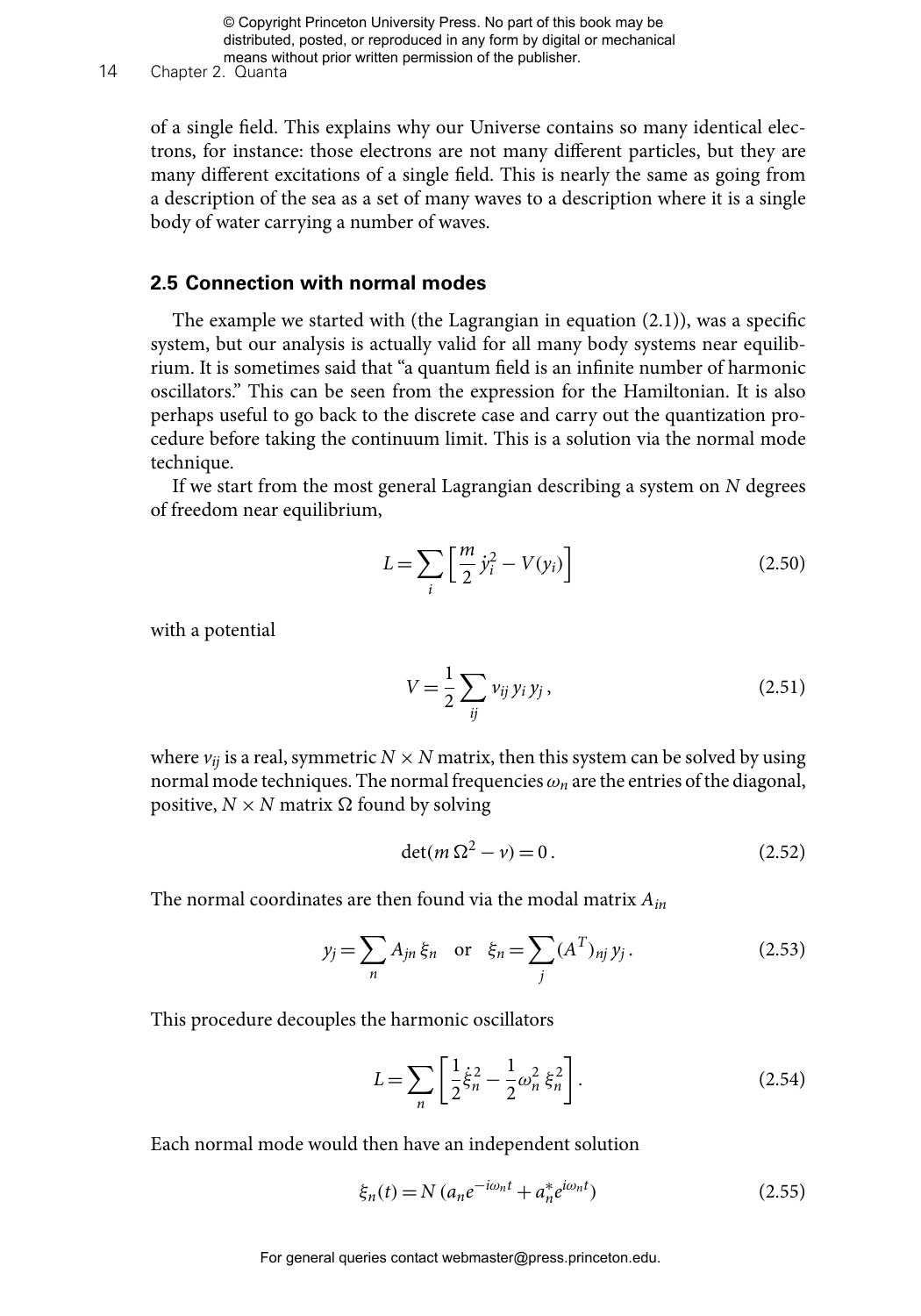and the general solution would be a mixture of normal modes

$$
y_j(t) = \sum_n A_{jn} \xi_n(t) \,. \tag{2.56}
$$

Quantization then takes place independently for each normal mode

$$
p_n = \frac{\partial L}{\partial \dot{\xi}_n} = \dot{\xi}_n \quad \text{with} \quad [\xi_n, \, p_{n'}] = i\hbar \, \delta_{n,n'} \,. \tag{2.57}
$$

The coefficients in the normal mode expansion now need to become operators. Choosing

$$
\xi_n = \sqrt{\frac{\hbar}{2 \omega_n}} (\hat{a}_n e^{-i\omega_n t} + \hat{a}_n^{\dagger} e^{i\omega_n t})
$$

and

$$
p_n = -i\sqrt{\frac{\hbar \omega_n}{2}} (\hat{a}_n e^{-i\omega_n t} - \hat{a}_n^{\dagger} e^{i\omega_n t})
$$
 (2.58)

and imposing the commutation rules  $[\hat{a}_n, \hat{a}_{n'}^\dagger] = \delta_{n,n'}$ , this leads to the Hamiltonian

$$
H = \sum_{n} \hbar \omega_n \left( \hat{a}_n^{\dagger} \hat{a}_n + \frac{1}{2} \right) \tag{2.59}
$$

and states as described in section 2.4.

The lesson of this exercise is that the states are the quanta of the normal modes. In field theory, the normal modes are wave solutions  $A_{in} \rightarrow e^{ik_nx}$  with the continuum identification  $x = ja$ . In the continuum limit the number of normal modes becomes infinite, hence the identification of the field quantization with an infinite number of normal modes.

**Chapter summary:** You have done it! You now understand how the usual rules of quantum mechanics lead to quanta of a field. We have found the commutation rules for fields and have seen how they can be expressed in terms of creation/annihilation operators and that can lead to an intuitive construction of the states of the system. We have defined the theory starting from the Lagrangian and, by following the rules, have expressed the related Hamiltonian in terms of the number operator. These are some of the most important lessons of Quantum Field Theory. There is much more to explore.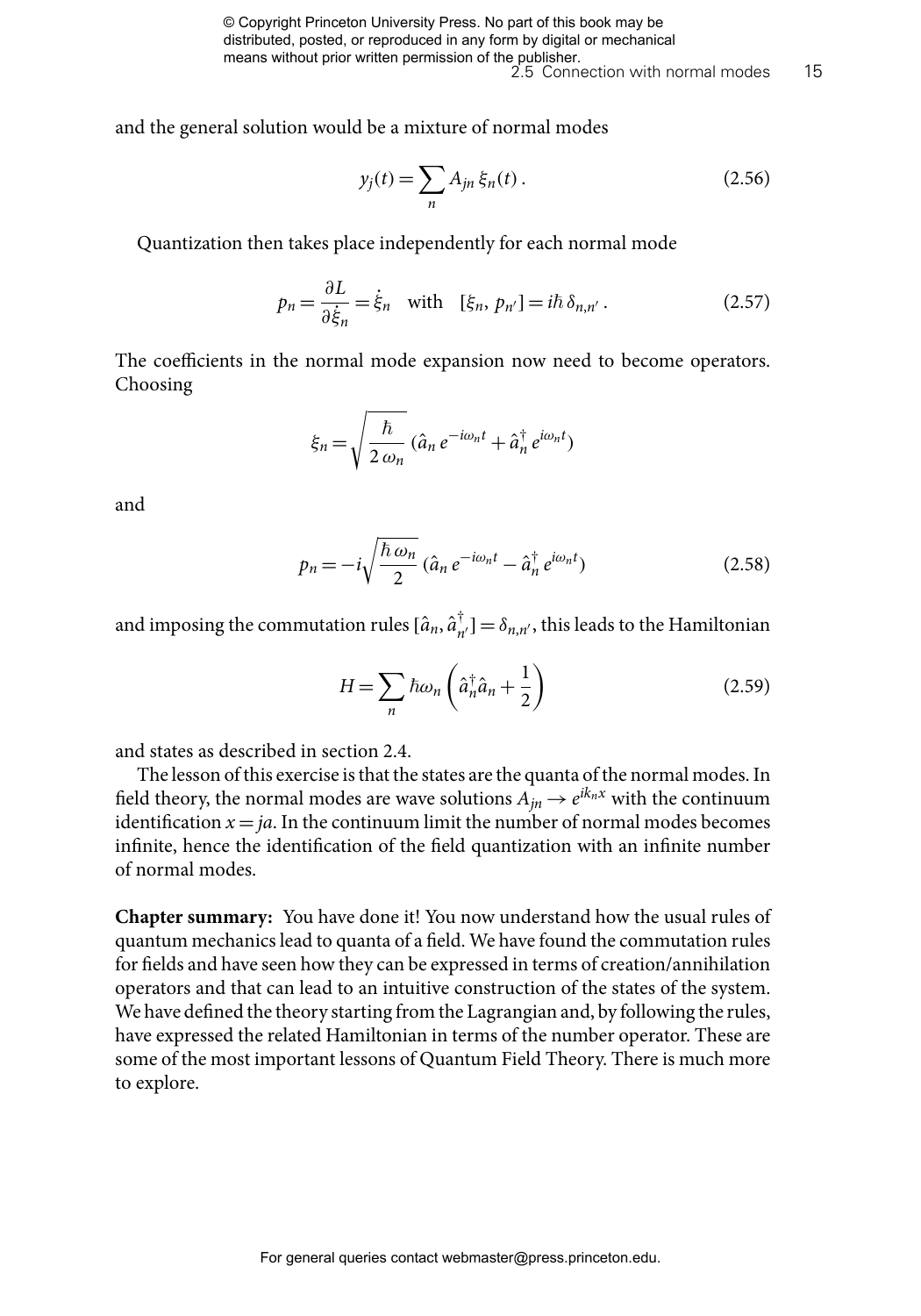### Index

action principle, 6, 21 annihilation operators, 8 anomalies, 128 anticommuation relation, 122 antimatter, 2 antiparticles, 29 asymptotic expansion, 130

background field method, 127 Bogolyubov coefficients, 133 bosons, 13 box normalization, 8, 18 bubble diagram, 135

canonical momentum, 6 commutation rules, 7, 19; equal time, 33 conserved current, 23, 27; fermions, 123 constructing a field, 6 continuum limit, 5, 18 contraction, 12 Coulomb potential, 77, 78 Coulomb scattering, 86 counterterms, 94 covariant derivative, 65, 83, 125 creation operator, 8, 9 cross sections, 71;  $\lambda \phi^4$ , 76; Coulomb, 77 cutoff regularization, 137

decay rates, 71 density of states, 72 dimensional analysis, 40, 75, 97 dimensional regularization, 137 Dirac "slash" notation, 121 Dirac field, 120 disconnected diagrams, 59 divergences, 91, 136

effective field theory, 99 energy-momentum tensor, 23 Euler-Lagrange equation, 6, 21

Fermi's Golden Rule, 71 fermions, 120 Feynman diagrams, 56

Feynman parameterization, 135 Feynman propagator, 44, 110; Dirac field, 124; Lorentz-invariant form, 46; time-ordered form, 45 Feynman rules, 49, 60, 111 field operator, 8 field strength tensor, 31 functional differentiation, 109

gauge bosons, 124 gauge invariance, 31, 64 gauge symmetry; *SU*(2), 125; *U*(1), 65 general covariance, 127 generating functional, 108 Ginzburg-Landau theory, 2, 78, 129 Goldstone's theorem, 80 gravitons, 127 Green's functions, 108 ground state, 106 gyromagnetic ratio, 2, 127

Hamiltonian, 7, 10, 22 Heisenberg picture, 34 helicity, 32, 123 Higgs mechanism, 83

indistinguishable particles, 62, 74 infinite-box limit, 18, 25 instantons, 131 interaction picture, 35 interactions, 36;  $\lambda \phi^4$ , 40; emission and absorbtion, 40; interaction Lagrangian, 37 Ising model, 128

Lagrangian density, 6 Lamb shift, 2 loop diagrams, 55 loop integrals, 135 Lorentz group, 120 Lorentz-invariant phase space, 74 LSZ reduction formula, 115

magnetization, 78, 129 many body field theory, 128 mass shell, 53